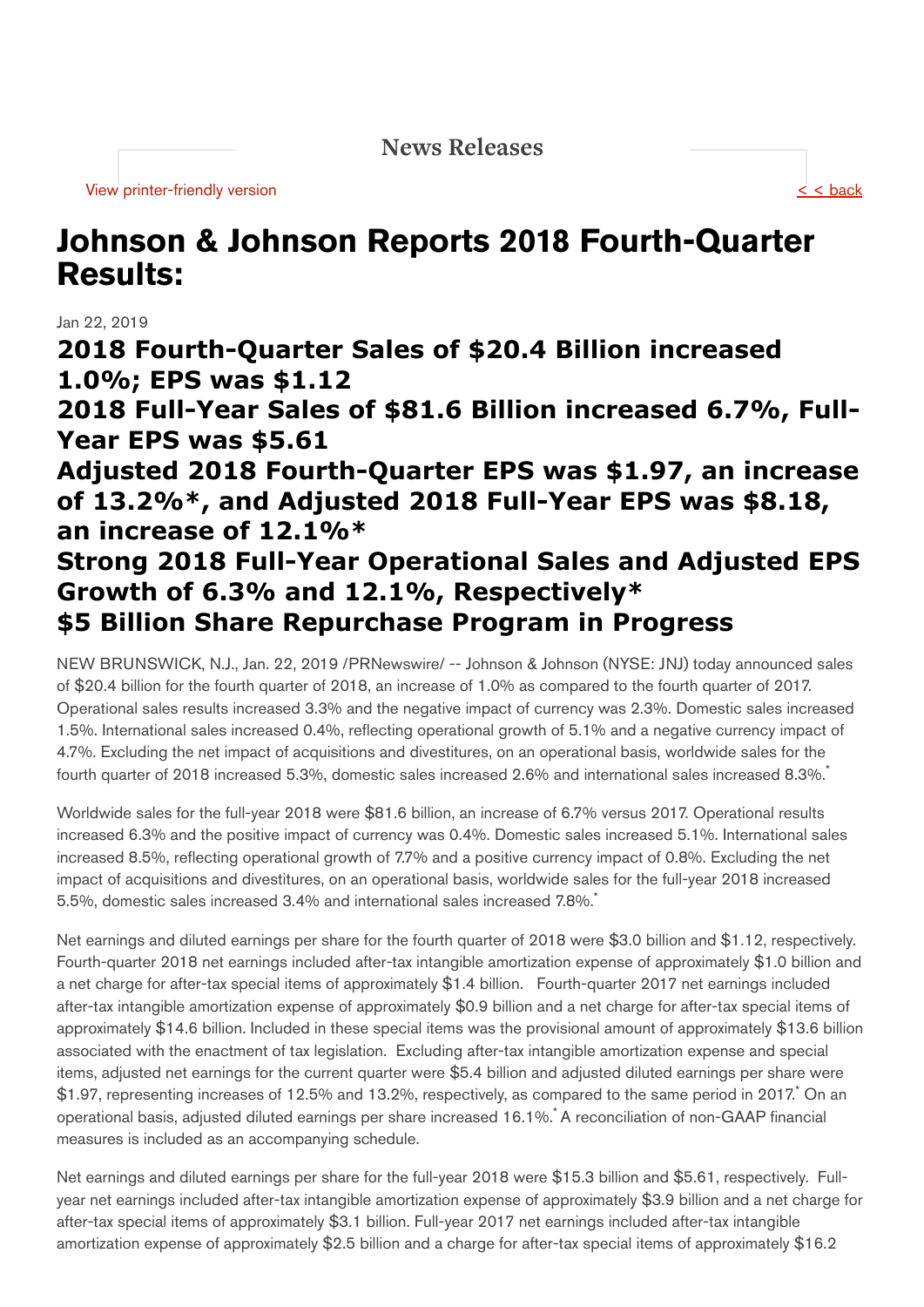billion. Included in these special items was a provisional amount of approximately \$13.6 billion associated with the enactment of tax legislation. Excluding after-tax intangible amortization expense and special items, adjusted net earnings for the full-year of 2018 were \$22.3 billion and adjusted diluted earnings per share were \$8.18, representing increases of 11.4% and 12.1%, respectively, as compared to the same period in 2017. On an operational basis, adjusted diluted earnings per share also increased 10.4%. A reconciliation of non-GAAP financial measures is included as an accompanying schedule.

"Johnson & Johnson delivered another year of strong operational sales growth of 6.3% and achieved our 35th consecutive year of adjusted operational earnings growth at 9.8% in 2018. This can be attributed to accelerated underlying sales performance across each of our businesses, where we also leveraged our scale across the enterprise to improve margins," said Alex Gorsky, Chairman and Chief Executive Officer. "Looking ahead, the strength of our broad-based business and disciplined approach to portfolio management positions us to continue to fuel investments in innovation that enable us to capitalize on strategic opportunities and deliver strong performance over the long-term."

Mr. Gorsky continued, "Our performance is the result of our talented Johnson & Johnson colleagues and their extraordinary dedication to help advance health and well-being for patients and customers around the world."

In December, the Company announced a share repurchase program of up to \$5.0 billion of the Company's common stock. Repurchases may be made at management's discretion from time to time on the open market or through privately negotiated transactions. The repurchase program has no time limit and may be suspended for periods or discontinued at any time.

The Company announced its 2019 full-year guidance for sales of \$80.4 billion to \$81.2 billion reflecting expected operational growth in the range of 0.0% to 1.0% and expected adjusted operational growth in the range of 2.0% to 3.0%. The Company also announced adjusted earnings guidance for full-year 2019 of \$8.50 to \$8.65 per share reflecting expected operational growth in the range of 5.7% to 7.6%. Adjusted earnings guidance excludes the impact of after-tax intangible amortization expense and special items.

## Segment Sales Performance

Worldwide Consumer sales of \$13.9 billion for the full-year 2018 represented an increase of 1.8% versus the prior year, consisting of an operational increase of 2.2% and a negative impact from currency of 0.4%. Domestic sales increased 3.5%; international sales increased 0.7%, which reflected an operational increase of 1.4% and a negative currency impact of 0.7%. Excluding the net impact of acquisitions and divestitures, on an operational basis, worldwide sales increased 3.2%, domestic sales increased 3.1% and international sales increased 3.3%<sup>\*</sup>.

Worldwide operational results, excluding the net impact of acquisitions and divestitures, were driven by growth in over-the-counter products, including TYLENOL and MOTRIN analgesics and digestive health products; NEUTROGENA and OGX beauty products; and LISTERINE oral care products. Subsequent to the quarter, the Company announced the completion of the acquisition of Ci:z Holdings Co., Ltd., which markets the DR.CI:LABO, LABO LABO and GENOMER line of skincare products.

Worldwide Pharmaceutical sales of \$40.7 billion for the full-year 2018 represented an increase of 12.4% versus the prior year with an operational increase of 11.8% and a positive impact from currency of 0.6%. Domestic sales increased 8.4%; international sales increased 18.0%, which reflected an operational increase of 16.5% and a positive currency impact of 1.5%. Sales included the impact of Actelion Ltd which contributed 3.4%, to worldwide operational sales growth. Excluding the net impact of acquisitions and divestitures, on an operational basis, worldwide sales increased 8.4%, domestic sales increased 4.9% and international sales increased 13.5%. \*

Worldwide operational results, excluding the net impact of acquisitions and divestitures, were driven by STELARA (ustekinumab) and SIMPONI/SIMPONI ARIA (golimumab), biologics for the treatment of a number of immunemediated inflammatory diseases, ZYTIGA (abiraterone acetate), an oral, once-daily medication for use in combination with prednisone for the treatment of metastatic, castration-resistant prostate cancer, DARZALEX (daratumumab), for the treatment of patients with multiple myeloma, IMBRUVICA (ibrutinib), an oral, once-daily therapy approved for use in treating certain B-cell malignancies, a type of blood or lymph node cancer, TREMFYA (guselkumab), for the treatment of adults living with moderate to severe plaque psoriasis, INVEGA SUSTENNA/XEPLION/INVEGA TRINZA/TREVICTA (paliperidone palmitate), a long-acting, injectable atypical antipsychotics for the treatment of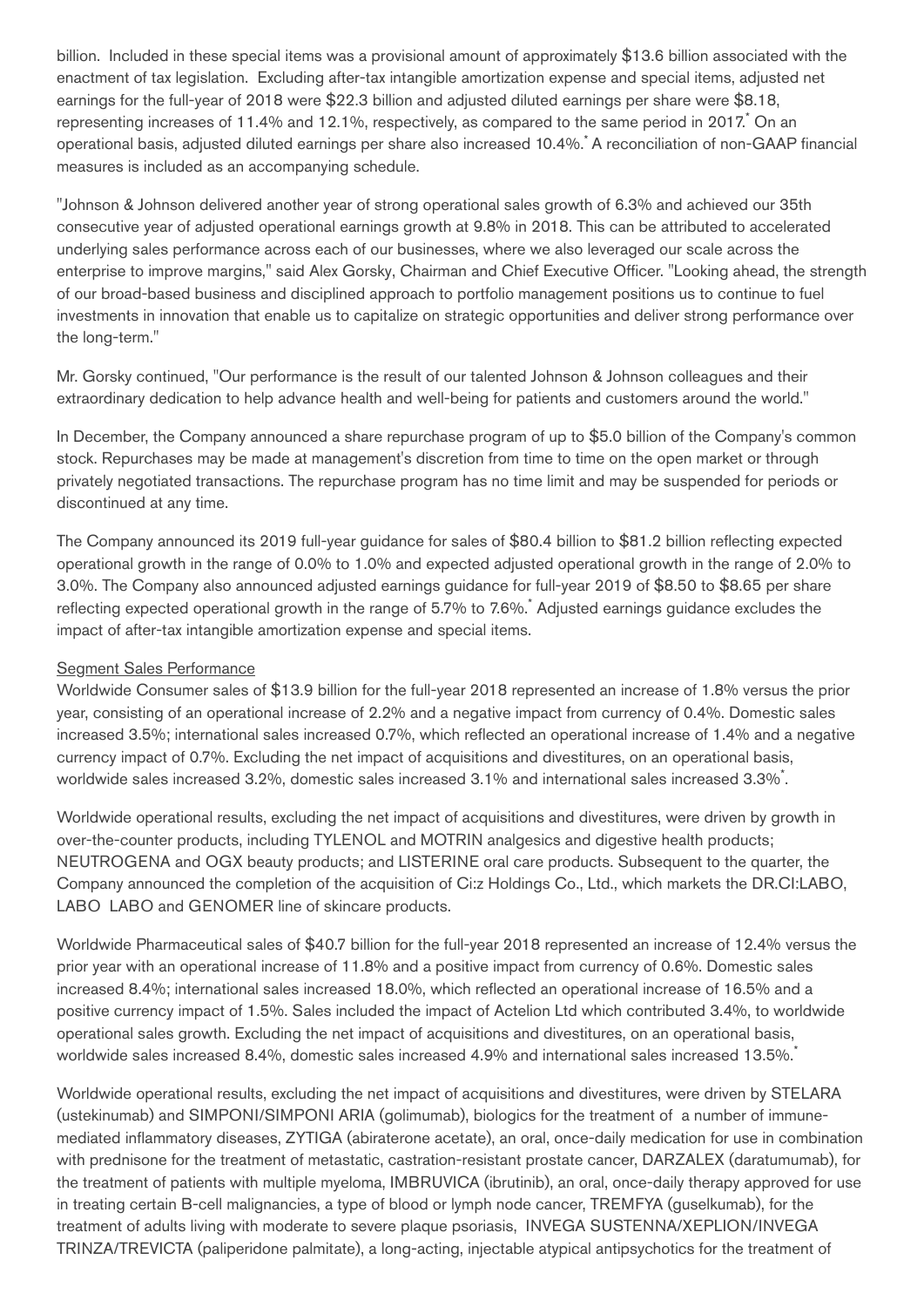schizophrenia in adults, partially offset by declines in REMICADE (infliximab), a biologic approved for the treatment of a number of immune-mediated inflammatory diseases, due to biosimilar entrants.

During the quarter, the U.S. Food and Drug Administration (FDA) approved an additional indication for INVOKANA (canagliflozin) to reduce the risk of major adverse cardiovascular (CV) events, including heart attack, stroke or death due to a cardiovascular cause in adults with type 2 diabetes who have established CV disease. In addition, the European Commission approved apalutamide, a next generation oral androgen receptor inhibitor for the treatment of adult patients with non-metastatic castration-resistant prostate cancer (nmCRPC) who are at high risk of developing metastatic disease.

A supplemental Biologics License Application was submitted to the FDA and a Type II Variation Application was submitted to European Medicines Agency (EMA) seeking approval of STELARA (ustekinumab) for the treatment of adults with moderately to severely active ulcerative colitis. A supplemental New Drug Application was submitted to the FDA seeking to broaden the use of XARELTO (rivaroxaban) for the prevention of venous thromboembolism (VTE), or blood clots, in medically ill patients. Two Type II Variation Applications were submitted to EMA for the expanded use of IMBRUVICA (ibrutinib) in combination with obinutuzumab in previously untreated adults with chronic lymphocytic leukemia and in combination with rituximab for the treatment of previously untreated and relapsed/refractory adults with Waldenström's macroglobulinemia.

Additionally, the Company entered into a worldwide collaboration and license agreement with argenx BVBA and argenx SE to develop and commercialize cusatuzumab (ARGX-110), an investigational therapeutic antibody that targets CD70, an immune checkpoint implicated in numerous cancers, including hematological malignancies.

Worldwide Medical Devices sales of \$27.0 billion for the full-year 2018 represented an increase of 1.5% versus the prior year consisting of an operational increase of 1.1% and a positive currency impact of 0.4%. Domestic sales increased 0.1%; international sales increased 2.8%, which reflected an operational increase of 1.9% and a positive currency impact of 0.9%. Sales included the impact of the divestiture of its Lifescan business which negatively impacted worldwide operational sales growth by 1.4%. Excluding the net impact of acquisitions and divestitures, on an operational basis, worldwide sales increased 2.6%, domestic sales increased 1.0% and international sales increased 4.0%.\*

Worldwide operational results, excluding the net impact of acquisitions and divestitures, were driven by electrophysiology products in the Interventional Solutions business; ACUVUE contact lenses and surgical products in the Vision business; wound closure products in the General Surgery business; along with endocutters and biosurgicals in the Advanced Surgery business.

#### About Johnson & Johnson

At Johnson & Johnson, we believe good health is the foundation of vibrant lives, thriving communities and forward progress. That's why for more than 130 years, we have aimed to keep people well at every age and every stage of life. Today, as the world's largest and most broadly-based health care company, we are committed to using our reach and size for good. We strive to improve access and affordability, create healthier communities, and put a healthy mind, body and environment within reach of everyone, everywhere. We are blending our heart, science and ingenuity to profoundly change the trajectory of health for humanity.

Operational sales growth excluding the net impact of acquisitions and divestitures, as well as adjusted net earnings, \*adjusted diluted earnings per share and operational adjusted diluted earnings per share excluding after-tax intangible amortization expense and special items, are non-GAAP financial measures and should not be considered replacements for, and should be read together with, the most comparable GAAP financial measures. Except for guidance measures, reconciliations of these non-GAAP financial measures to the most directly comparable GAAP financial measures can be found in the accompanying financial schedules of the earnings release and the Investor Relations section of the company's website at [www.investor.jnj.com.](https://c212.net/c/link/?t=0&l=en&o=2352884-1&h=3757923446&u=http%3A%2F%2Fwww.investor.jnj.com%2F&a=www.investor.jnj.com) Johnson & Johnson does not provide GAAP financial measures on a forward-looking basis because the company is unable to predict with reasonable certainty the ultimate outcome of legal proceedings, unusual gains and losses, acquisition-related expenses and purchase accounting fair value adjustments without unreasonable effort. These items are uncertain, depend on various factors, and could be material to Johnson & Johnson's results computed in accordance with GAAP.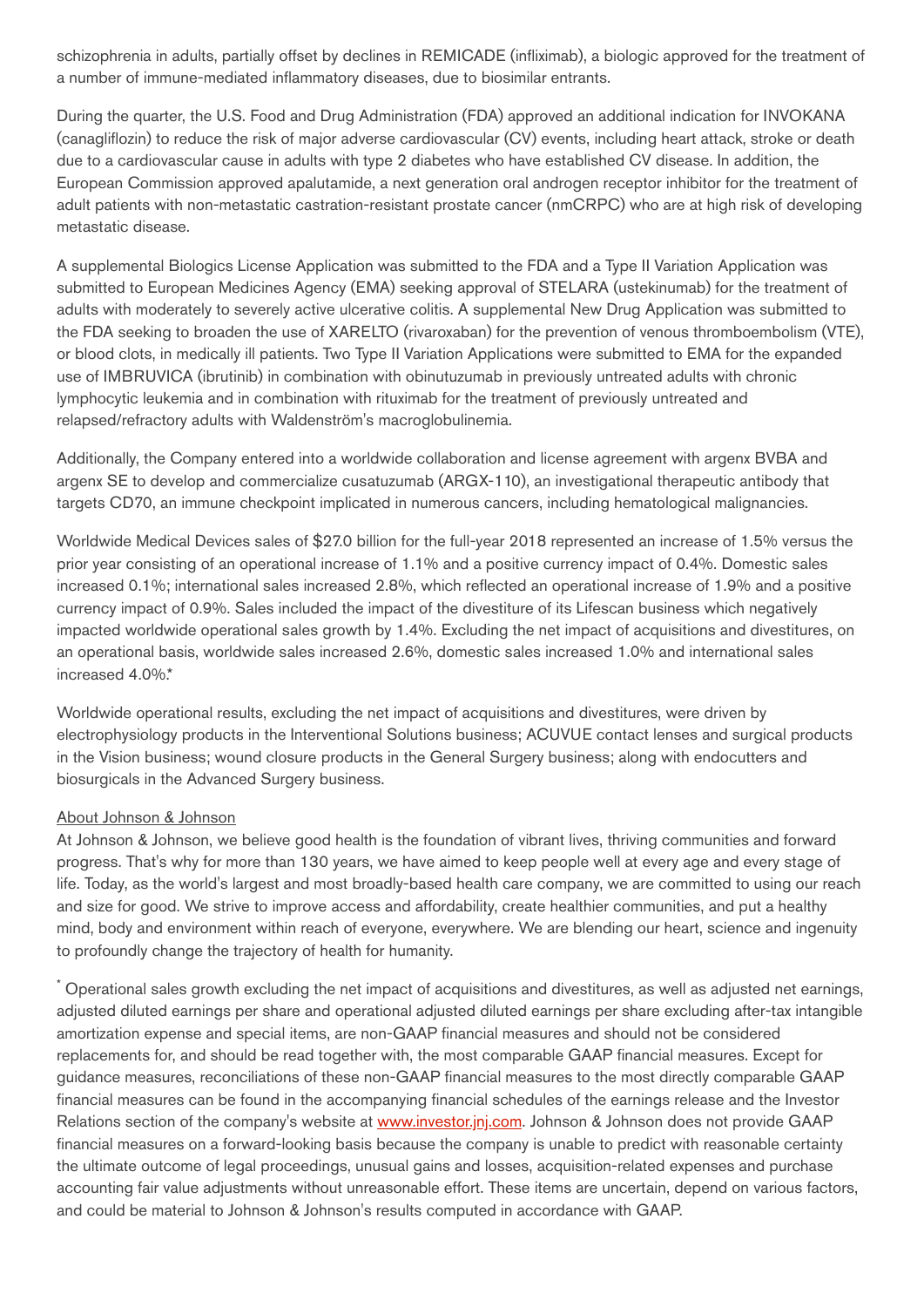Johnson & Johnson will conduct a conference call with investors to discuss this news release today at 8:30 a.m., Eastern Time. A simultaneous webcast of the call for investors and other interested parties may be accessed by visiting the Johnson & Johnson website at [www.investor.jnj.com](https://c212.net/c/link/?t=0&l=en&o=2352884-1&h=3757923446&u=http%3A%2F%2Fwww.investor.jnj.com%2F&a=www.investor.jnj.com). A replay and podcast will be available approximately two hours after the live webcast by visiting [www.investor.jnj.com](https://c212.net/c/link/?t=0&l=en&o=2352884-1&h=3757923446&u=http%3A%2F%2Fwww.investor.jnj.com%2F&a=www.investor.jnj.com).

Copies of the financial schedules accompanying this press release are available at www.investor.jpj.com/historicalsales.cfm. These schedules include supplementary sales data, a condensed consolidated statement of earnings, reconciliations of non-GAAP financial measures, and sales of key products/franchises. Additional information on Johnson & Johnson, including adjusted income before tax by segment, a pharmaceutical pipeline of selected compounds in late stage development and a copy of today's earnings call presentation can be found on the company's website at [www.investor.jnj.com.](https://c212.net/c/link/?t=0&l=en&o=2352884-1&h=3757923446&u=http%3A%2F%2Fwww.investor.jnj.com%2F&a=www.investor.jnj.com)

### NOTE TO INVESTORS CONCERNING FORWARD-LOOKING STATEMENTS

This press release contains "forward-looking statements" as defined in the Private Securities Litigation Reform Act of 1995 regarding, among other things: future operating and financial performance, product development, market position and business strategy. The reader is cautioned not to rely on these forward-looking statements. These statements are based on current expectations of future events. If underlying assumptions prove inaccurate or known or unknown risks or uncertainties materialize, actual results could vary materially from the expectations and projections of Johnson & Johnson. Risks and uncertainties include, but are not limited to: economic factors, such as interest rate and currency exchange rate fluctuations; competition, including technological advances, new products and patents attained by competitors; challenges inherent in new product research and development, including unexpected clinical trial results, additional analysis of existing clinical data, uncertainty of clinical success and obtaining regulatory approvals; uncertainty of commercial success for new and existing products; the impact of business combinations and divestitures; challenges to patents; the impact of patent expirations; the ability of the company to successfully execute strategic plans, including restructuring plans; manufacturing difficulties or delays, internally or within the supply chain; product efficacy or safety concerns resulting in product recalls or regulatory action; significant adverse litigation or government action, including related to product liability claims; changes to applicable laws and regulations, including tax laws, global health care reforms and import/export and trade laws; trends toward health care cost containment; changes in behavior and spending patterns of purchasers of health care products and services; financial instability of international economies and legal systems and sovereign risk; increased scrutiny of the health care industry by government agencies. A further list and descriptions of these risks, uncertainties and other factors can be found in Johnson & Johnson's Annual Report on Form 10-K for the fiscal year ended December 31, 2017, including in the sections captioned "Cautionary Note Regarding Forward-Looking Statements" and "Item 1A. Risk Factors," in the company's most recently filed Quarterly Report on Form 10-Q and in the company's subsequent filings with the Securities and Exchange Commission. Copies of these filings are available online at [www.sec.gov](https://c212.net/c/link/?t=0&l=en&o=2352884-1&h=1921994531&u=http%3A%2F%2Fwww.sec.gov%2F&a=www.sec.gov), [www.jnj.com](https://c212.net/c/link/?t=0&l=en&o=2352884-1&h=1383432213&u=http%3A%2F%2Fwww.jnj.com%2F&a=www.jnj.com) or on request from Johnson & Johnson. Any forward-looking statement made in this release speaks only as of the date of this release. Johnson & Johnson does not undertake to update any forwardlooking statement as a result of new information or future events or developments.

| <b>FOURTH QUARTER</b><br>(Unaudited; Dollars in Millions) |      | <b>TWELVE MONTHS</b> |                                     |  |  |  |                                |
|-----------------------------------------------------------|------|----------------------|-------------------------------------|--|--|--|--------------------------------|
|                                                           |      |                      | Percent Change                      |  |  |  | Percent Change                 |
|                                                           | 2018 |                      | 2017 Total Operations Currency 2018 |  |  |  | 2017 Total Operations Currency |
| Sales to customers by                                     |      |                      |                                     |  |  |  |                                |
| segment of business                                       |      |                      |                                     |  |  |  |                                |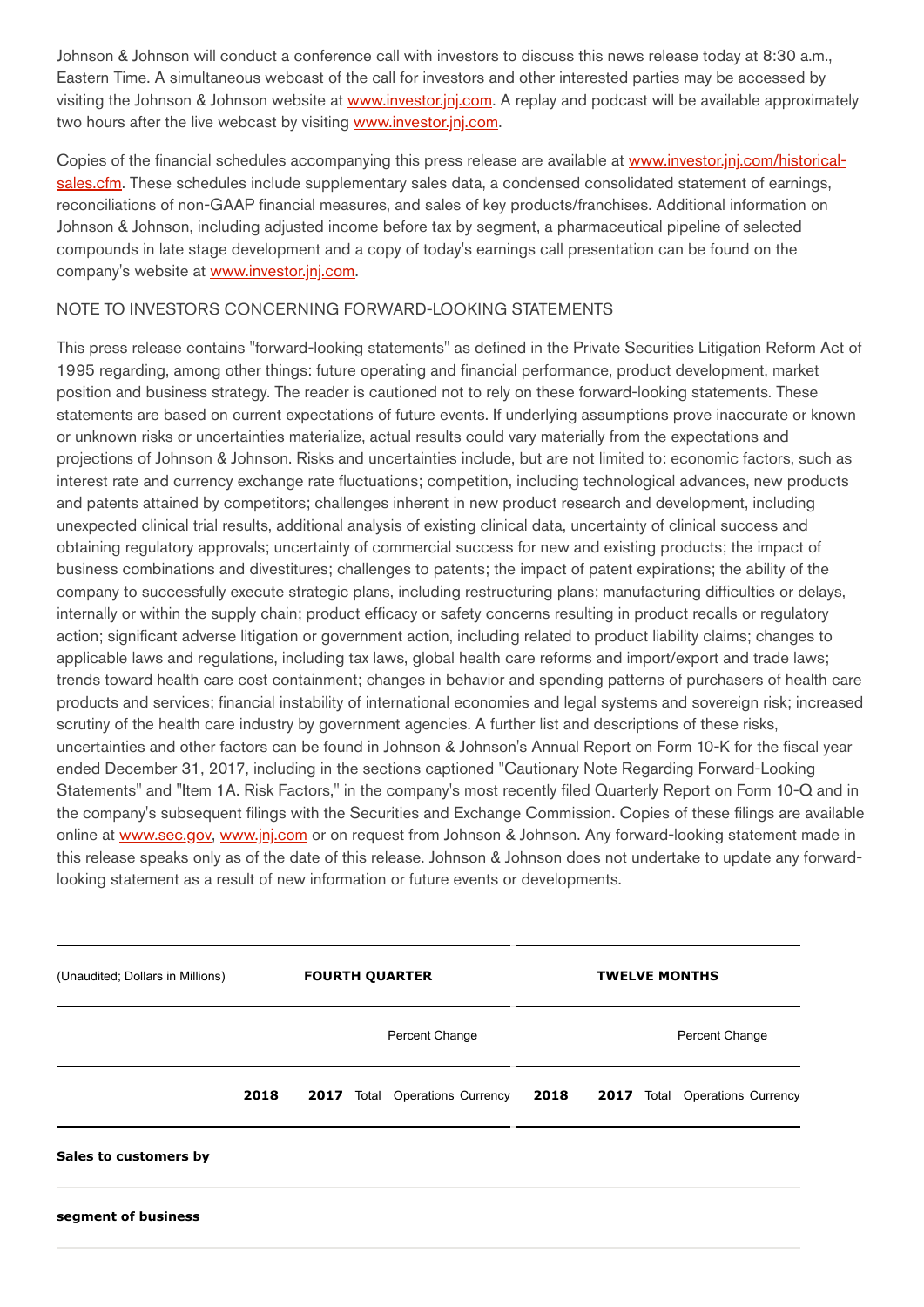| Consumer               |                                                               |       |       |                                   |  |      |       |
|------------------------|---------------------------------------------------------------|-------|-------|-----------------------------------|--|------|-------|
| U.S.                   | \$<br>1,479 1,379 7.3% 7.3 - \$ 5,761 5,565 3.5%              |       |       |                                   |  | 3.5  |       |
| International          | $2,057$ $2,161$ $(4.8)$                                       | 0.8   |       | $(5.6)$ 8,092 8,037 0.7           |  | 1.4  | (0.7) |
|                        | $3,536$ $3,540$ (0.1)                                         | 3.3   | (3.4) | 13,853 13,602 1.8                 |  | 2.2  | (0.4) |
| Pharmaceutical         |                                                               |       |       |                                   |  |      |       |
| U.S.                   | <b>5,936 5,776</b> 2.8 2.8 - <b>23,286 21,474</b> 8.4         |       |       |                                   |  | 8.4  |       |
| International          | 4,254 3,905 8.9                                               | 13.7  |       | $(4.8)$ 17,448 14,782 18.0        |  | 16.5 | 1.5   |
|                        | 10,190 9,681 5.3                                              | 7.2   | (1.9) | 40,734 36,256 12.4                |  | 11.8 | 0.6   |
| <b>Medical Devices</b> |                                                               |       |       |                                   |  |      |       |
| U.S.                   | <b>3,214 3,314</b> (3.0) (3.0) -                              |       |       | 12,837 12,824 0.1                 |  | 0.1  |       |
| International          | <b>3,454 3,660</b> (5.6) (1.4) (4.2) <b>14,157 13,768</b> 2.8 |       |       |                                   |  | 1.9  | 0.9   |
|                        | <b>6,668 6,974</b> (4.4)                                      | (2.2) | (2.2) | 26,994 26,592 1.5                 |  | 1.1  | 0.4   |
| U.S.                   | 10,629 10,469 1.5                                             | 1.5   |       | $-41,88439,86351$                 |  | 5.1  |       |
| International          | 9,765 9,726 0.4                                               | 5.1   |       | $(4.7)$ 39,697 36,587 8.5         |  | 7.7  | 0.8   |
| Worldwide              | $$20,39420,195$ 1.0%                                          |       |       | 3.3 $(2.3)$ \$ 81,581 76,450 6.7% |  | 6.3  | 0.4   |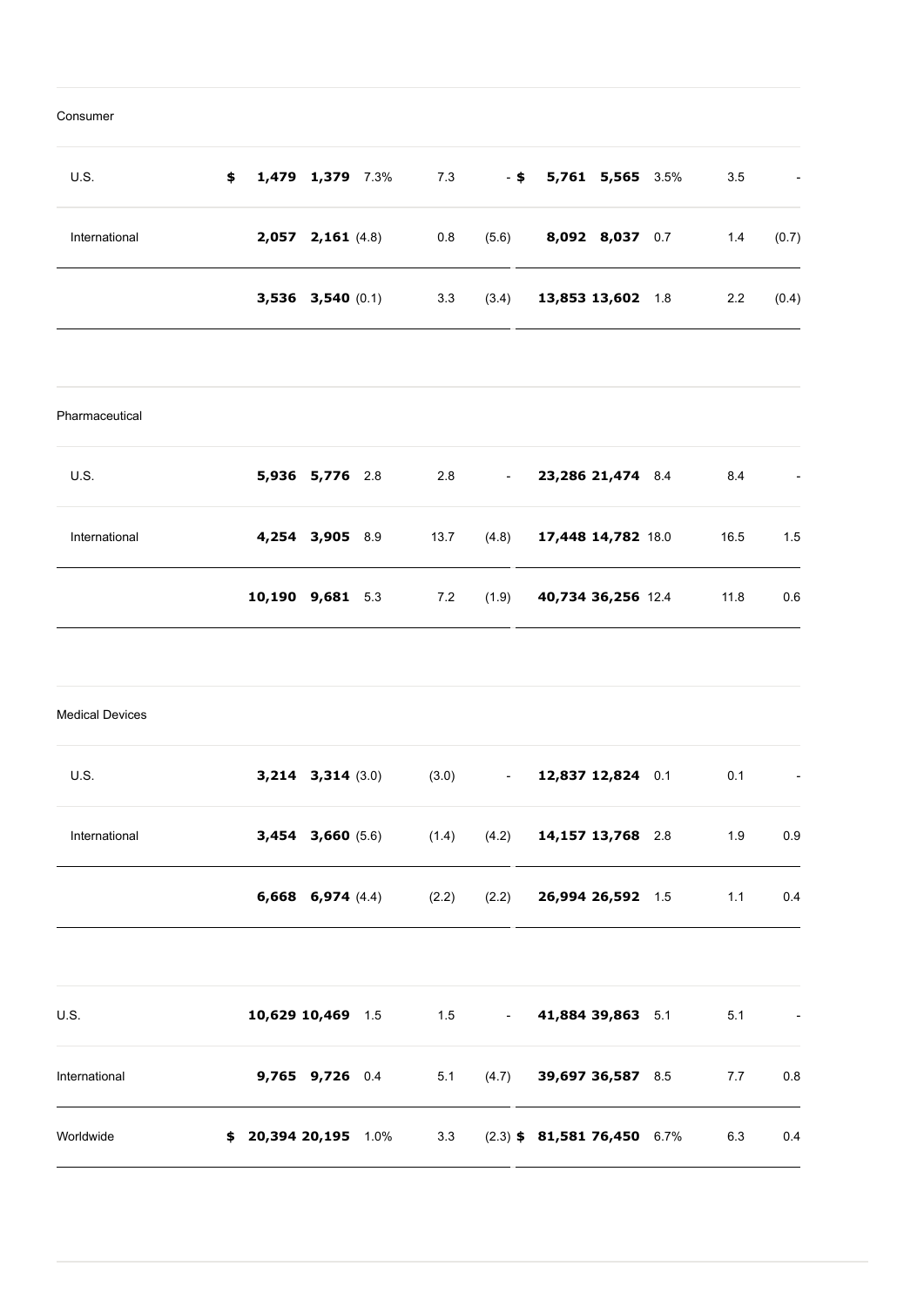#### **Supplementary Sales Data**

| (Unaudited; Dollars in Millions)  |                          | <b>FOURTH QUARTER</b> |  |                                |                          | <b>TWELVE MONTHS</b>            |  |  |                                |       |  |
|-----------------------------------|--------------------------|-----------------------|--|--------------------------------|--------------------------|---------------------------------|--|--|--------------------------------|-------|--|
|                                   |                          |                       |  | Percent Change                 |                          |                                 |  |  | Percent Change                 |       |  |
|                                   | 2018                     |                       |  | 2017 Total Operations Currency |                          | 2018                            |  |  | 2017 Total Operations Currency |       |  |
| Sales to customers by             |                          |                       |  |                                |                          |                                 |  |  |                                |       |  |
| geographic area                   |                          |                       |  |                                |                          |                                 |  |  |                                |       |  |
| U.S.                              | \$<br>10,629 10,469 1.5% |                       |  | 1.5                            | $\overline{\phantom{a}}$ | \$<br>41,884 39,863 5.1%        |  |  | 5.1                            |       |  |
|                                   |                          |                       |  |                                |                          |                                 |  |  |                                |       |  |
| Europe                            | 4,730 4,728 0.0          |                       |  | 3.9                            | (3.9)                    | 18,753 17,126 9.5               |  |  | 6.2                            | 3.3   |  |
| Western Hemisphere excluding U.S. | $1,456$ $1,519$ $(4.1)$  |                       |  | 7.7                            |                          | $(11.8)$ <b>6,113 6,041</b> 1.2 |  |  | 8.2                            | (7.0) |  |
| Asia-Pacific, Africa              | 3,579 3,479 2.9          |                       |  | 5.8                            | (2.9)                    | 14,831 13,420 10.5              |  |  | 9.4                            | 1.1   |  |
| International                     | <b>9,765 9,726</b> 0.4   |                       |  | 5.1                            |                          | $(4.7)$ 39,697 36,587 8.5       |  |  | 7.7                            | 0.8   |  |
| Worldwide                         | \$<br>20,394 20,195 1.0% |                       |  | 3.3                            | (2.3)                    | \$<br>81,581 76,450 6.7%        |  |  | 6.3                            | 0.4   |  |

#### **Johnson & Johnson and Subsidiaries**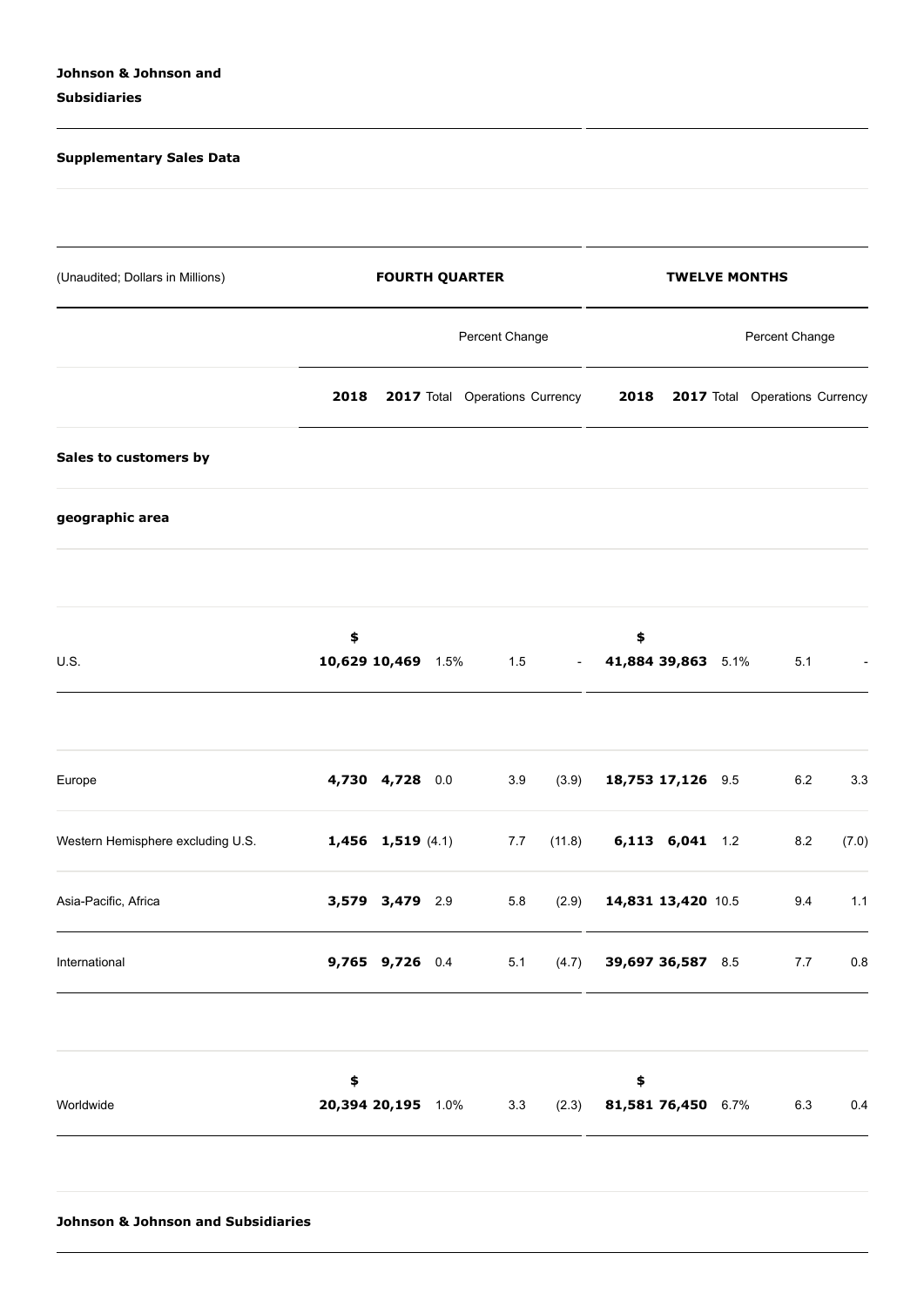# **(Unaudited; in Millions Except Per Share Figures) FOURTH QUARTER**

|                                                | 2018         |                    |                  | 2017*              |                         |  |
|------------------------------------------------|--------------|--------------------|------------------|--------------------|-------------------------|--|
|                                                |              | Percent            |                  | Percent            | Increase                |  |
|                                                | Amount       | to<br><b>Sales</b> | <b>Amount</b>    | to<br><b>Sales</b> | (Decrease)              |  |
| <b>Sales to customers</b>                      | \$<br>20,394 |                    | 100.0 \$ 20,195  | 100.0              | $1.0$                   |  |
| Cost of products sold                          | 6,961        | 34.1               | 7,259            | 36.0               | (4.1)                   |  |
| <b>Gross Profit</b>                            | 13,433       | 65.9               | 12,936           | 64.0               | 3.8                     |  |
| Selling, marketing and administrative expenses | 5,991        | 29.4               | 6,045            | 29.9               | (0.9)                   |  |
| <b>Research and development expense</b>        | 3,224        | 15.8               | 3,643            | 18.1               | (11.5)                  |  |
| In-process research and development            |              |                    | 408              | 2.0                |                         |  |
| Interest (income) expense, net                 | 54           | 0.3                | 189              | 0.9                |                         |  |
| Other (income) expense, net                    | 978          | 4.8                | (53)             | (0.3)              |                         |  |
| <b>Restructuring</b>                           | 64           | 0.3                | 144              | 0.7                |                         |  |
| Earnings before provision for taxes on income  | 3,122        | 15.3               | 2,560            | 12.7               | 22.0                    |  |
| Provision for taxes on income                  | 80           | 0.4                | 13,273           | 65.7               | N/M                     |  |
| Net earnings/(Loss)                            | \$<br>3,042  |                    | 14.9 \$ (10,713) | (53.0)             | $\textsf{N}/\textsf{M}$ |  |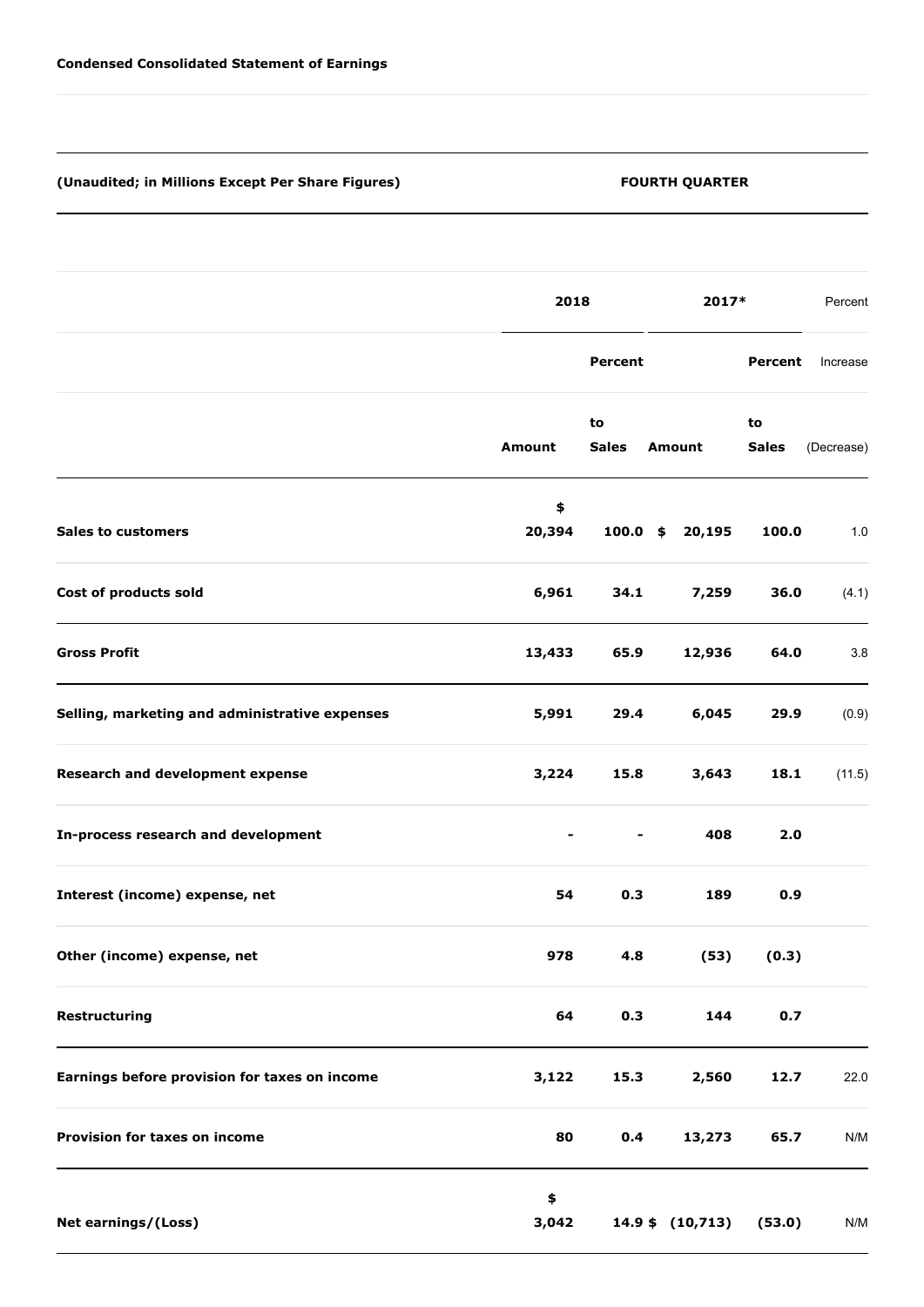| Net earnings/(Loss) per share (Diluted/Basic)** | \$<br>1.12 | (3.99)<br>\$ | N/M |
|-------------------------------------------------|------------|--------------|-----|
| Average shares outstanding (Diluted/Basic)**    | 2,724.0    | 2,684.9      |     |
| <b>Effective tax rate</b>                       | 2.6%       | 518.5%       |     |

| Adjusted earnings before provision for taxes and net earnings<br>(1) |         |    |                     |      |      |
|----------------------------------------------------------------------|---------|----|---------------------|------|------|
|                                                                      | \$      |    |                     |      |      |
| Earnings before provision for taxes on income                        | 6,046   |    | $29.6 \quad $5,251$ | 26.0 | 15.1 |
|                                                                      | \$      |    |                     |      |      |
| <b>Net earnings</b>                                                  | 5,372   |    | $26.3 \quad $4,777$ | 23.7 | 12.5 |
|                                                                      | \$      |    |                     |      |      |
| Net earnings per share (Diluted)                                     | 1.97    | \$ | 1.74                |      | 13.2 |
| Average shares outstanding (Diluted)***                              | 2,724.0 |    | 2,740.7             |      |      |
| <b>Effective tax rate</b>                                            | 11.1%   |    | 9.0%                |      |      |

\* 2017 Statement of Earnings line items have been restated to reflect impact of ASU 2017-07

\*\* In 2017 basic shares are used to calculate loss per share as use of diluted shares when in a loss position would be antidilutive

\*\*\* In 2017 difference of 55.8 shares due to anti-dilutive impact on net loss position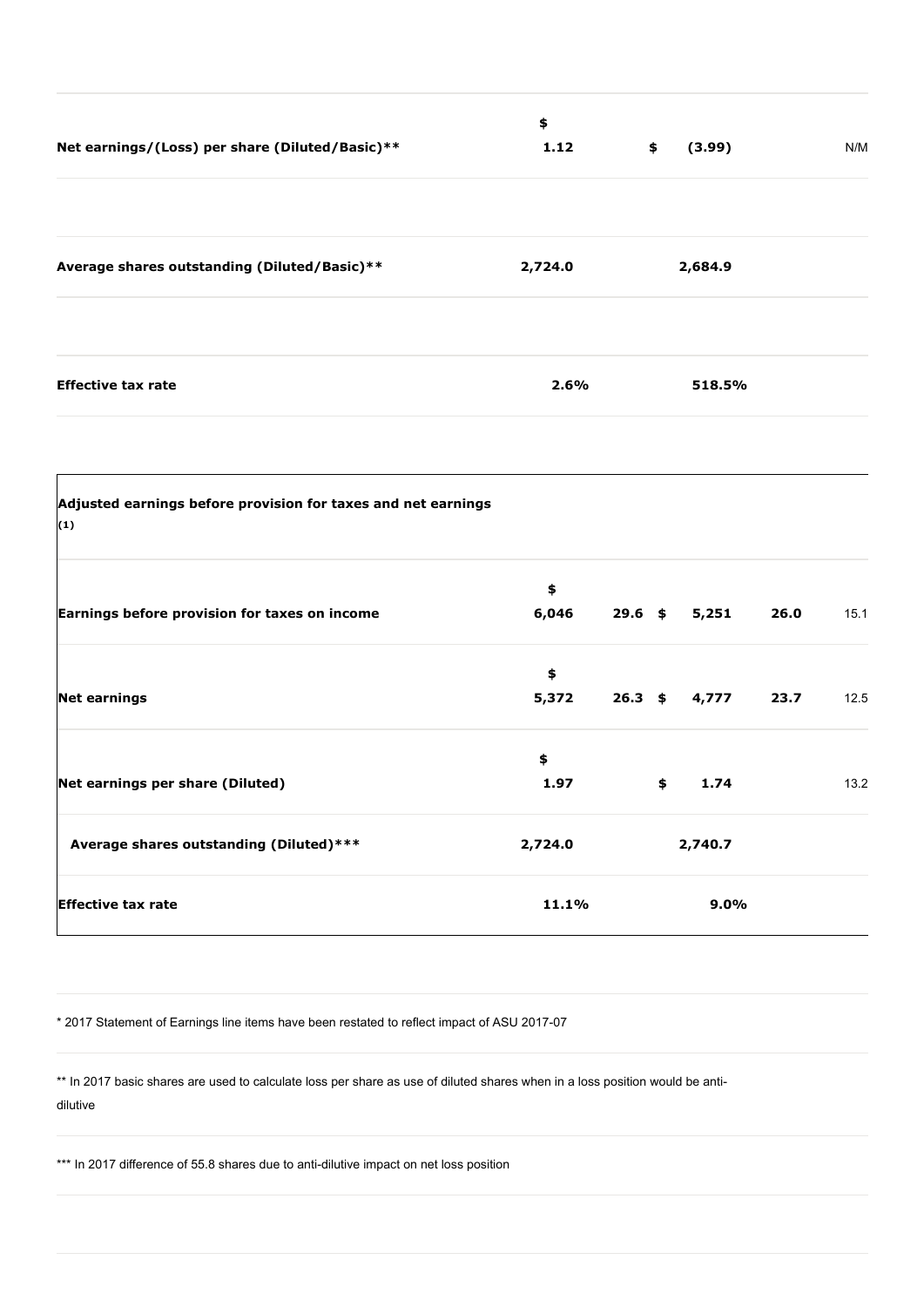N/M = Not Meaningful

 $\left\| \cdot \right\|$ 

**Johnson & Johnson and Subsidiaries**

**Condensed Consolidated Statement of Earnings**

**(Unaudited; in Millions Except Per Share Figures) TWELVE MONTHS**

 $\|\hspace{1mm} \cdot\hspace{1mm} \cdot\hspace{1mm} \cdot\hspace{1mm} \cdot\hspace{1mm}$ 

|                                                |               | 2018<br>$2017*$    |              |         | Percent             |
|------------------------------------------------|---------------|--------------------|--------------|---------|---------------------|
|                                                |               | Percent            |              | Percent | Increase            |
|                                                | <b>Amount</b> | to<br><b>Sales</b> | Amount       |         | to Sales (Decrease) |
| <b>Sales to customers</b>                      | \$<br>81,581  | 100.0              | \$<br>76,450 | 100.0   | 6.7                 |
| Cost of products sold                          | 27,091        | 33.2               | 25,439       | 33.3    | 6.5                 |
| <b>Gross Profit</b>                            | 54,490        | 66.8               | 51,011       | 66.7    | 6.8                 |
| Selling, marketing and administrative expenses | 22,540        | 27.6               | 21,520       | 28.1    | 4.7                 |
| <b>Research and development expense</b>        | 10,775        | 13.2               | 10,594       | 13.9    | 1.7                 |
| In-process research and development            | 1,126         | $1.4$              | 408          | 0.6     |                     |
| Interest (income) expense, net                 | 394           | 0.5                | 549          | 0.7     |                     |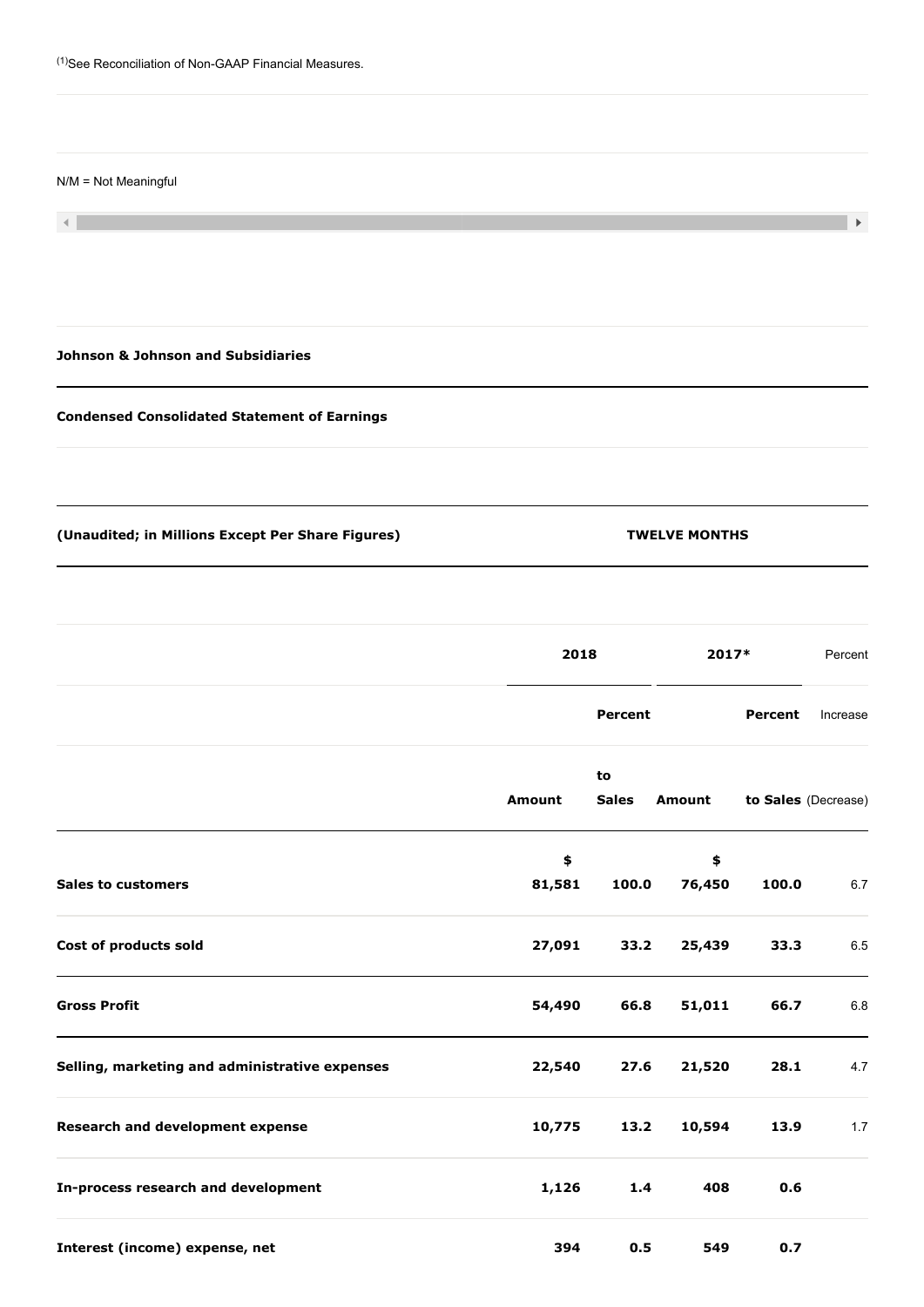| Other (income) expense, net                   | 1,405   | 1.7  | (42)    | (0.1) |                         |
|-----------------------------------------------|---------|------|---------|-------|-------------------------|
| <b>Restructuring</b>                          | 251     | 0.3  | 309     | 0.4   |                         |
| Earnings before provision for taxes on income | 17,999  | 22.1 | 17,673  | 23.1  | 1.8                     |
| Provision for taxes on income                 | 2,702   | 3.3  | 16,373  | 21.4  | $\textsf{N}/\textsf{M}$ |
|                                               | \$      |      | \$      |       |                         |
| <b>Net earnings</b>                           | 15,297  | 18.8 | 1,300   | 1.7   | N/M                     |
|                                               |         |      |         |       |                         |
|                                               | \$      |      | \$      |       |                         |
| Net earnings per share (Diluted)              | 5.61    |      | 0.47    |       | N/M                     |
| Average shares outstanding (Diluted)          | 2,728.7 |      | 2,745.3 |       |                         |
|                                               |         |      |         |       |                         |
| <b>Effective tax rate</b>                     | 15.0%   |      | 92.6%   |       |                         |

| Adjusted earnings before provision for taxes and net earnings |        |      |        |      |      |
|---------------------------------------------------------------|--------|------|--------|------|------|
| (1)                                                           |        |      |        |      |      |
|                                                               | \$     |      | \$     |      |      |
| Earnings before provision for taxes on income                 | 26,698 | 32.7 | 24,212 | 31.7 | 10.3 |
|                                                               | \$     |      | \$     |      |      |
| <b>Net earnings</b>                                           | 22,315 | 27.4 | 20,040 | 26.2 | 11.4 |
|                                                               | \$     |      | \$     |      |      |
| Net earnings per share (Diluted)                              | 8.18   |      | 7.30   |      | 12.1 |
| <b>Effective tax rate</b>                                     | 16.4%  |      | 17.2%  |      |      |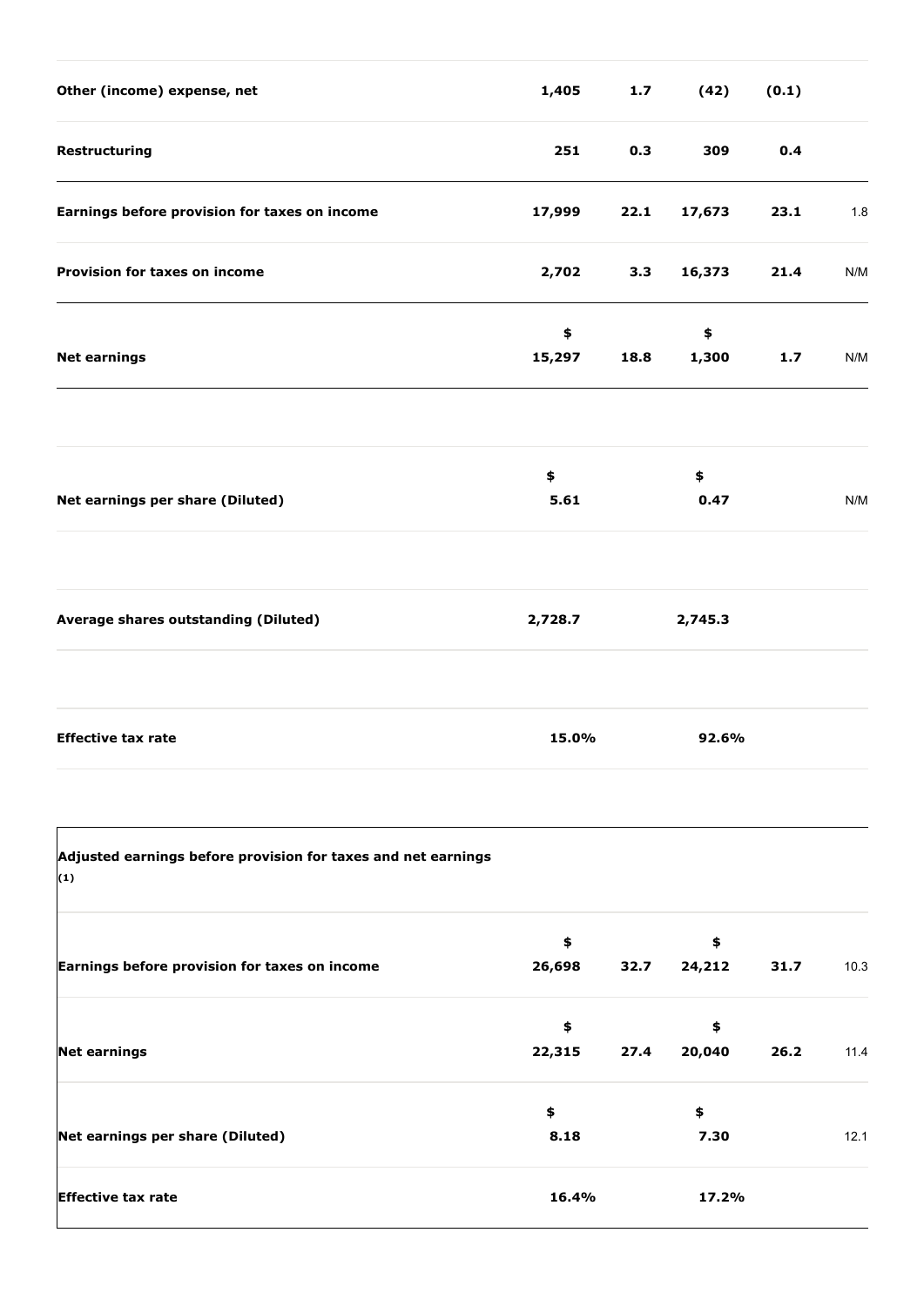\* 2017 Statement of Earnings line items have been restated to reflect impact of ASU 2017-07

 $(1)$ See Reconciliation of Non-GAAP Financial Measures.

N/M = Not Meaningful

 $\mathcal{A}$  .

#### **Johnson & Johnson and Subsidiaries**

#### **Reconciliation of Non-GAAP Financial Measures**

|                                                             | Fourth Quarter           |       | $%$ Incr. / | <b>Twelve Months</b>  |       | $%$ Incr. / |
|-------------------------------------------------------------|--------------------------|-------|-------------|-----------------------|-------|-------------|
| (Dollars in Millions Except Per Share Data)                 | 2018                     | 2017  | (Decr.)     | 2018                  | 2017  | (Decr.)     |
|                                                             |                          |       |             |                       |       |             |
| Earnings before provision for taxes on income - as reported | \$<br>3,122              | 2,560 |             | 22.0% \$17,999 17,673 |       | 1.8%        |
| Intangible asset amortization expense                       | 1,073                    | 1,077 |             | 4,357                 | 2,963 |             |
| Litigation expense, net                                     | 1,288                    | 645   |             | 1,991                 | 1,256 |             |
| Actelion acquisition related cost                           | 43                       | 217   |             | 243                   | 797   |             |
| Restructuring/Other(1)                                      | 227                      | 284   |             | 700                   | 760   |             |
| In-process research and development                         |                          | 408   |             | 1,126                 | 408   |             |
| Diabetes asset impairment                                   | $\overline{\phantom{0}}$ | 35    |             | 4                     | 215   |             |

 $\rightarrow$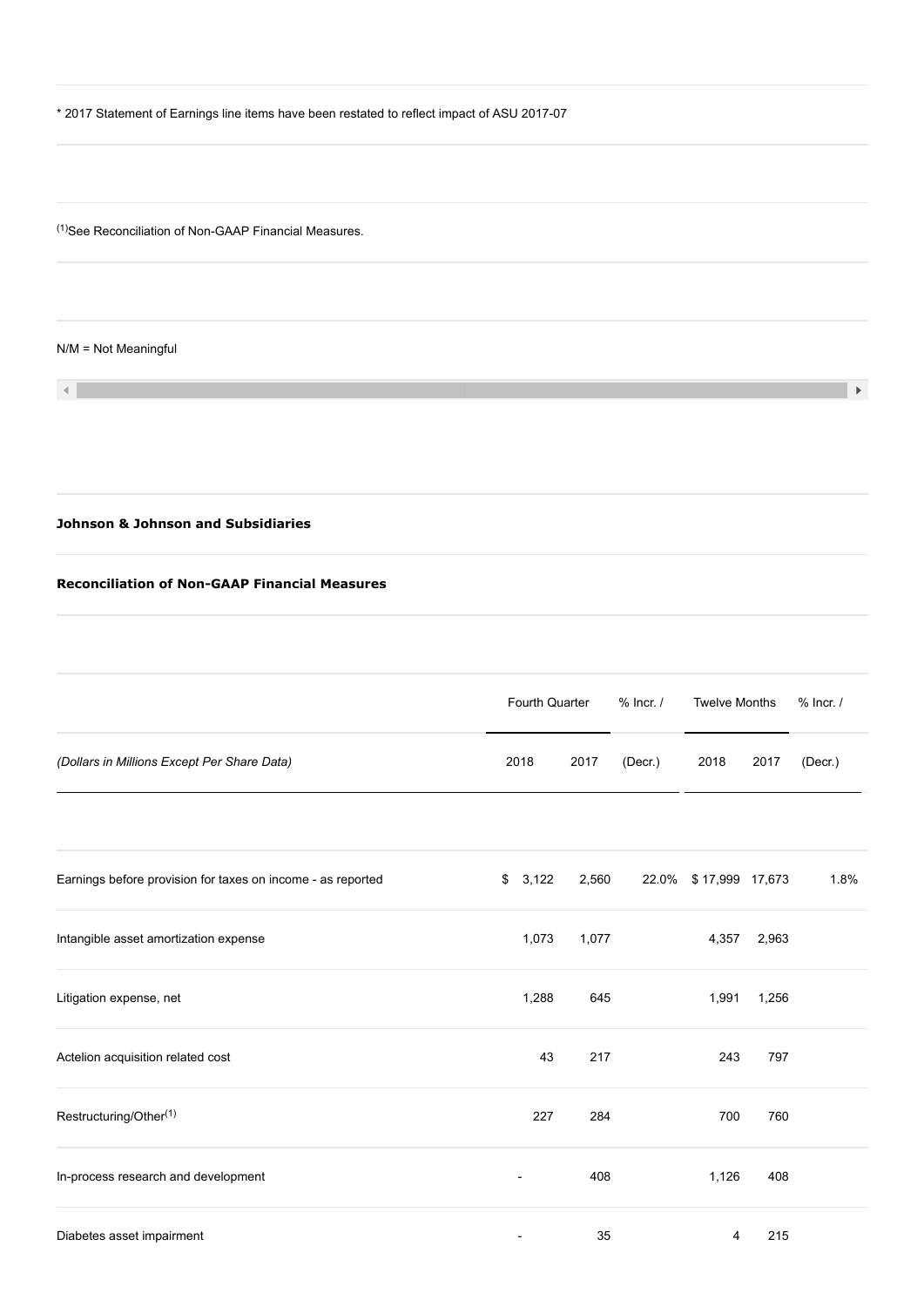| AMO acquisition related cost                                | 27                       | 25                       |       | 109             | 140                          |       |
|-------------------------------------------------------------|--------------------------|--------------------------|-------|-----------------|------------------------------|-------|
| Contingent liability reversal                               | $\overline{\phantom{a}}$ | $\overline{\phantom{a}}$ |       | (184)           | $\qquad \qquad \blacksquare$ |       |
| Unrealized loss/(gain) on securities                        | 182                      | $\overline{\phantom{a}}$ |       | 179             | $\overline{\phantom{a}}$     |       |
| Impact of tax legislation                                   | 72                       | $\overline{\phantom{a}}$ |       | $72\,$          | $\overline{\phantom{a}}$     |       |
| Other                                                       | 12                       |                          |       | 102             | $\overline{\phantom{a}}$     |       |
| Earnings before provision for taxes on income - as adjusted | 6,046<br>\$              | 5,251                    | 15.1% | \$26,698 24,212 |                              | 10.3% |
| Net Earnings/(Loss) - as reported                           | \$                       | 3,042 (10,713)           |       | N/M % \$15,297  | 1,300                        | N/M % |
| Intangible asset amortization expense                       | 957                      | 926                      |       | 3,888           | 2,481                        |       |
| Litigation expense, net                                     | 1,113                    | 506                      |       | 1,722           | 955                          |       |
| Actelion acquisition related cost                           | 39                       | 313                      |       | 232             | 767                          |       |
| Restructuring/Other                                         | 190                      | 237                      |       | 585             | 595                          |       |
| In-process research and development                         |                          | 266                      |       | 859             | 266                          |       |
| Diabetes asset impairment                                   |                          | (116)                    |       | 3               | 4                            |       |
| AMO acquisition related cost                                | 21                       | (198)                    |       | 89              | 116                          |       |
| Contingent liability reversal                               |                          |                          |       | (184)           | $\qquad \qquad \blacksquare$ |       |
| Unrealized loss/(gain) on securities                        | 143                      | $\overline{\phantom{a}}$ |       | 141             | $\overline{\phantom{a}}$     |       |
| Impact of tax legislation <sup>(2)</sup>                    | (137)                    | 13,556                   |       |                 | $(390)$ 13,556               |       |
| Other                                                       | 4                        |                          |       | $73\,$          | $\overline{\phantom{a}}$     |       |
| Net Earnings - as adjusted                                  | 5,372<br>$\frac{1}{2}$   | 4,777                    | 12.5% | \$22,315 20,040 |                              | 11.4% |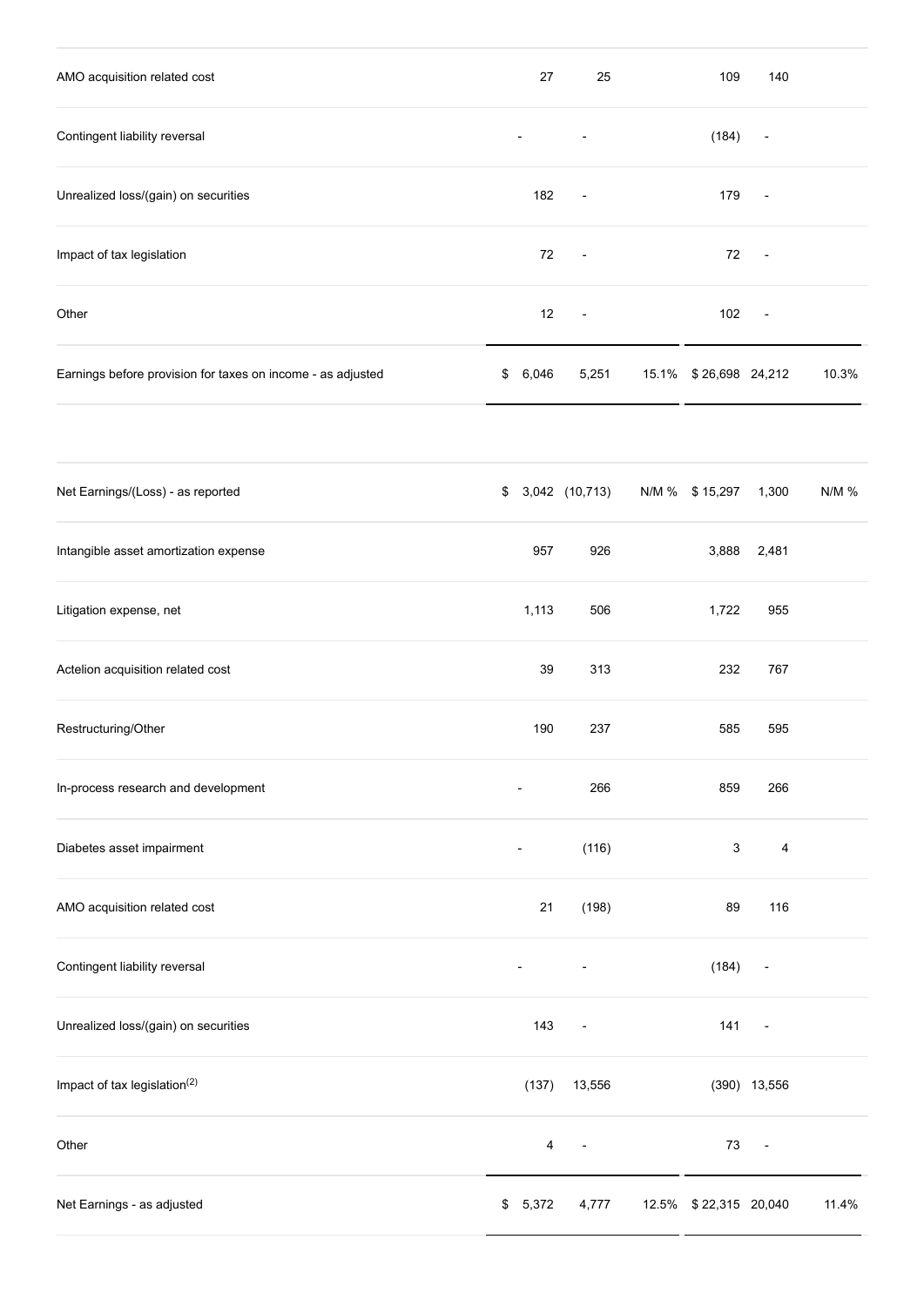| Operational Increase                                        |                          |        | 15.4%  |        |                          | 9.8%  |
|-------------------------------------------------------------|--------------------------|--------|--------|--------|--------------------------|-------|
|                                                             |                          |        |        |        |                          |       |
| Currency Increase/(Decrease)                                |                          |        | (2.9)% |        |                          | 1.6%  |
|                                                             |                          |        |        |        |                          |       |
| Diluted Net Earnings/(Loss) per share - as reported         | \$<br>1.12               | (3.99) | N/M %  | \$5.61 | 0.47                     | N/M % |
| Dilutive impact of shares excluded due to net loss position | $\overline{\phantom{a}}$ | 0.08   |        |        | $\overline{\phantom{a}}$ |       |
| Intangible asset amortization expense                       | 0.35                     | 0.34   |        | 1.42   | 0.90                     |       |
| Litigation expense, net                                     | 0.41                     | 0.19   |        | 0.63   | 0.35                     |       |
| Actelion acquisition related cost                           | 0.01                     | 0.11   |        | 0.09   | 0.28                     |       |
| Restructuring/Other                                         | 0.07                     | 0.08   |        | 0.21   | 0.22                     |       |
| In-process research and development                         | $\overline{\phantom{a}}$ | 0.10   |        | 0.32   | 0.10                     |       |
| Diabetes asset impairment                                   |                          | (0.04) |        |        |                          |       |
| AMO acquisition related cost                                | 0.01                     | (0.07) |        | 0.03   | 0.04                     |       |
| Contingent liability reversal                               |                          |        |        | (0.07) | $\overline{\phantom{a}}$ |       |
| Unrealized loss/(gain) on securities                        | $0.05\,$                 | -      |        | 0.05   | $\overline{\phantom{a}}$ |       |
| Impact of tax legislation                                   | (0.05)                   | 4.94   |        | (0.14) | 4.94                     |       |
| Other                                                       |                          |        |        | 0.03   | $\overline{a}$           |       |
| Diluted Net Earnings per share - as adjusted                | \$<br>1.97               | 1.74   | 13.2%  | \$8.18 | 7.30                     | 12.1% |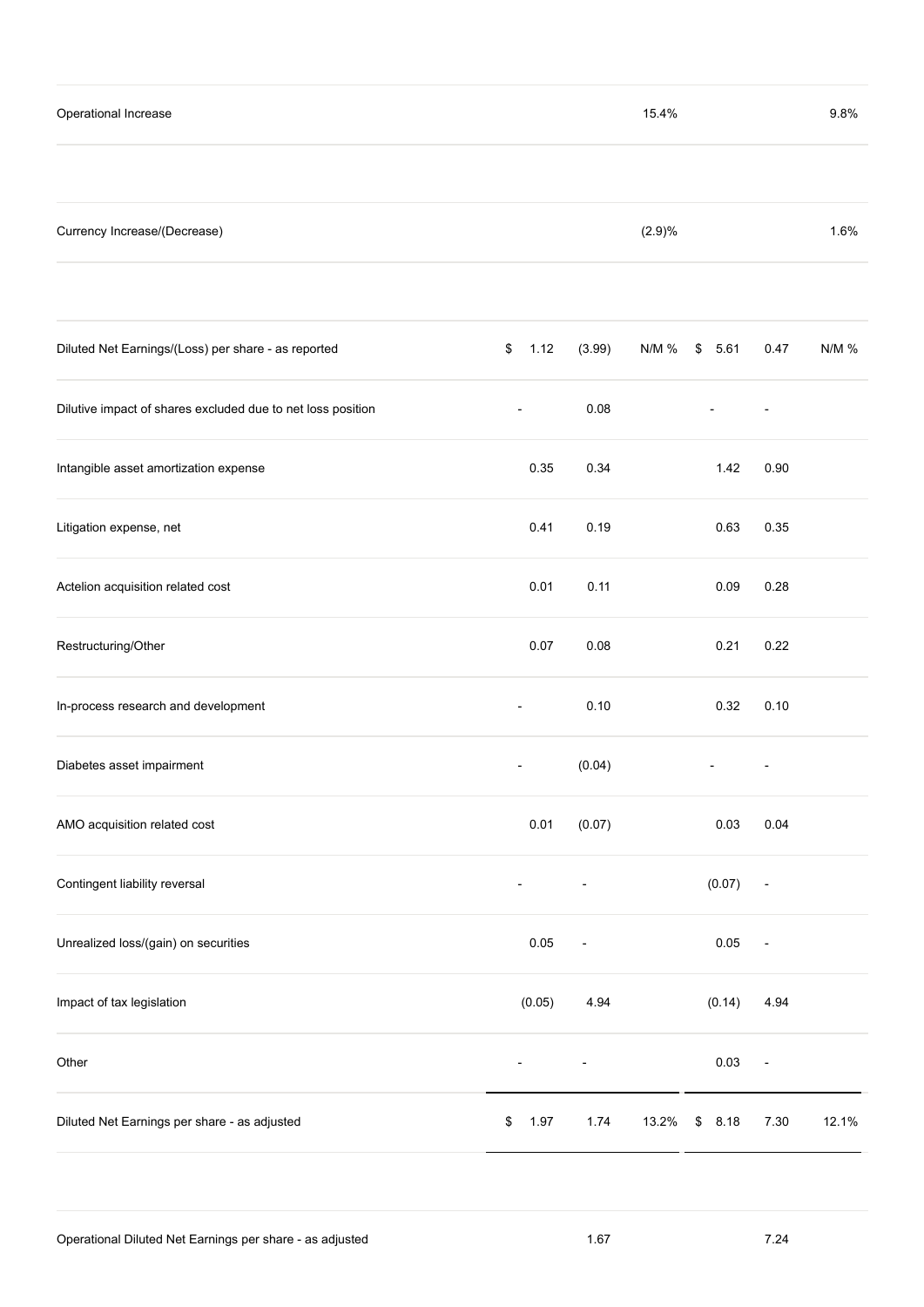| Impact of currency at 2017 foreign currency exchange rates                                          | 0.05       | 0.07 |               | (0.12) | 0.06 |       |
|-----------------------------------------------------------------------------------------------------|------------|------|---------------|--------|------|-------|
|                                                                                                     |            |      |               |        |      |       |
| Operational Diluted Net Earnings per share - as adjusted<br>at 2017 foreign currency exchange rates | \$<br>2.02 | 1.74 | 16.1% \$ 8.06 |        | 7.30 | 10.4% |

(1) Includes \$32M recorded in cost of products sold and \$131M recorded in other (income) expense for the fourth quarter 2018, and \$42M recorded in cost of products sold

and \$98M recorded in other (income) expense for the fourth quarter 2017.

Includes \$105M recorded in cost of products sold and \$344M recorded in other (income) expense for twelve months YTD 2018, and \$88M recorded in cost of products sold

and \$363M recorded in other (income) expense for twelve months YTD 2017.

(2) Includes foreign currency translation

N/M = Not Meaningful

**Johnson & Johnson and Subsidiaries**

**Reconciliation of Non-GAAP Financial Measure**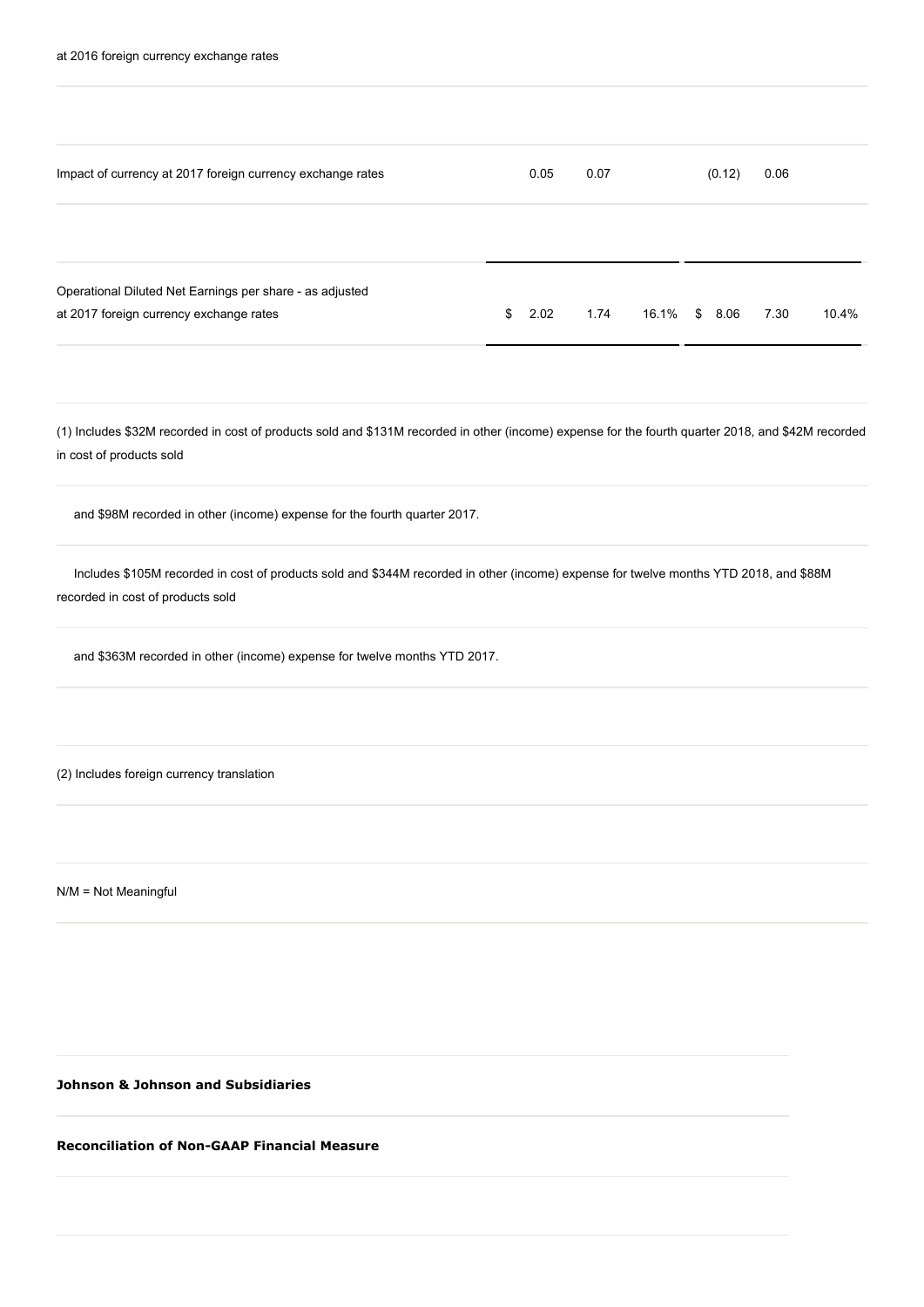# **FOURTH QUARTER 2018 ACTUAL vs. 2017 ACTUAL**

|                        | <b>Segments</b> |                   |                                                      |                |
|------------------------|-----------------|-------------------|------------------------------------------------------|----------------|
|                        |                 |                   | <b>Consumer Pharmaceutical Medical Devices Total</b> |                |
|                        |                 | Operational % (1) |                                                      |                |
| <b>WW As Reported:</b> | 3.3%            | 7.2%              | $(2.2)\%$ 3.3%                                       |                |
| U.S.                   | 7.3%            | 2.8%              | $(3.0)\%$                                            | 1.5%           |
| International          | 0.8%            | 13.7%             | (1.4)%                                               | 5.1%           |
| Wound Care / Other     |                 |                   |                                                      |                |
| <b>Compeed</b>         | 0.7             |                   |                                                      | 0.1            |
| U.S.                   | $0.0\,$         |                   |                                                      | $0.0\,$        |
| International          | $1.2$           |                   |                                                      | $0.3\,$        |
| <b>Beauty</b>          |                 |                   |                                                      |                |
| <b>Nizoral</b>         | 0.6             |                   |                                                      | $\mathbf{0.1}$ |
| U.S.                   | $0.4\,$         |                   |                                                      | $0.0\,$        |
| International          | $0.8\,$         |                   |                                                      | $0.2\,$        |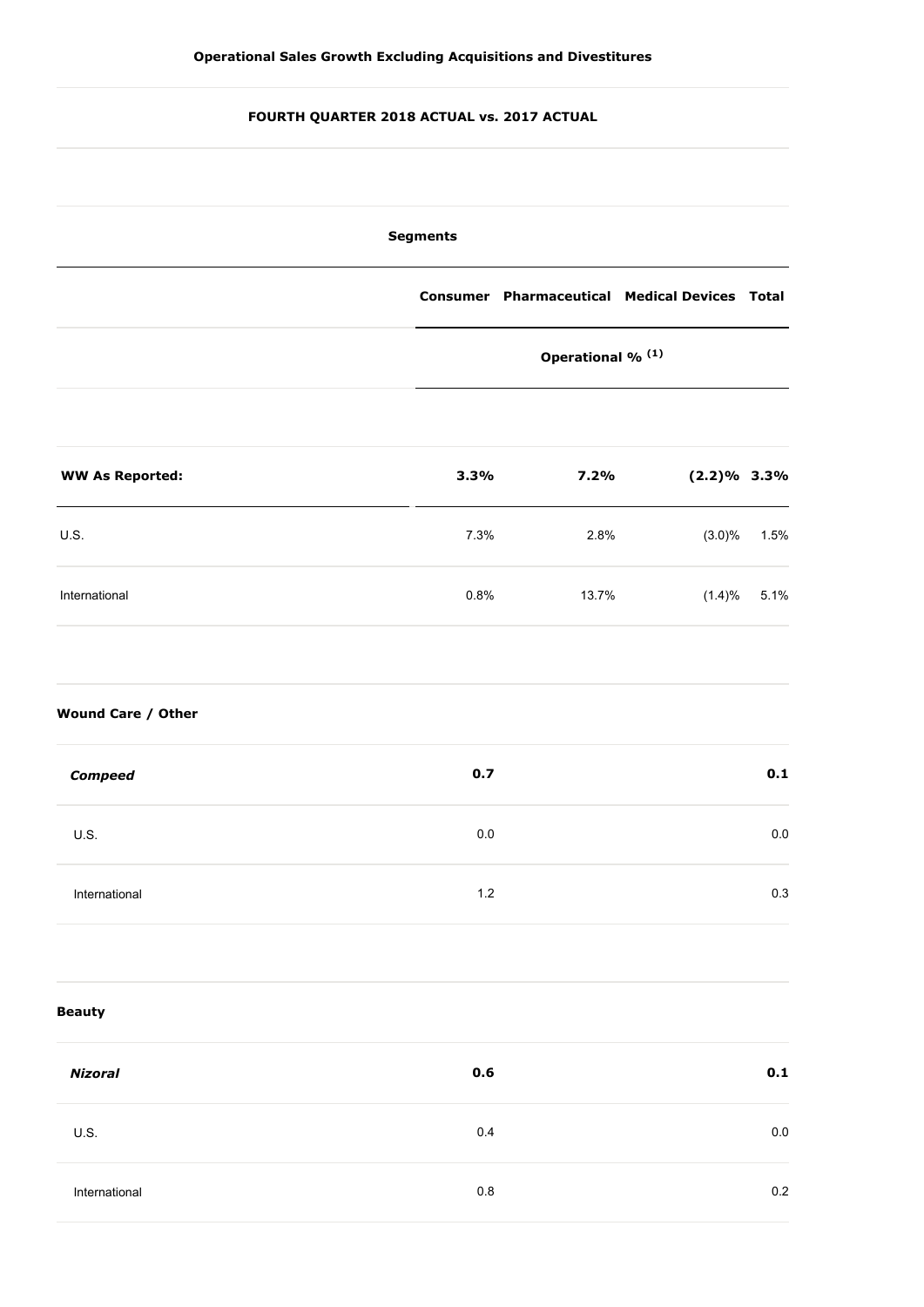**OTC**

| <b>Zarbees</b> | (0.8) | (0.1) |
|----------------|-------|-------|
| U.S.           | (2.2) | (0.2) |
| International  | 0.0   | 0.0   |

#### **Diabetes Care**

| <b>LifeScan</b> | 5.3 | 1.9 |
|-----------------|-----|-----|
| U.S.            | 3.7 | 1.2 |
| International   | 6.8 | 2.7 |

| All Other Acquisitions and Divestitures | 0.0 | 0.0 | 0.2 | 0.0 |
|-----------------------------------------|-----|-----|-----|-----|
| U.S.                                    | 0.0 | 0.0 | 0.3 | 0.1 |
| International                           | 0.0 | 0.0 | 0.0 | 0.0 |

| <b>WW Ops excluding Acquisitions and Divestitures</b> | 3.8% | 7.2%  |      | 3.3% 5.3% |
|-------------------------------------------------------|------|-------|------|-----------|
| U.S.                                                  | 5.5% | 2.8%  | 1.0% | 2.6%      |
| International                                         | 2.8% | 13.7% | 5.4% | 8.3%      |

#### $^{(1)}$ Operational growth excludes the effect of translational currency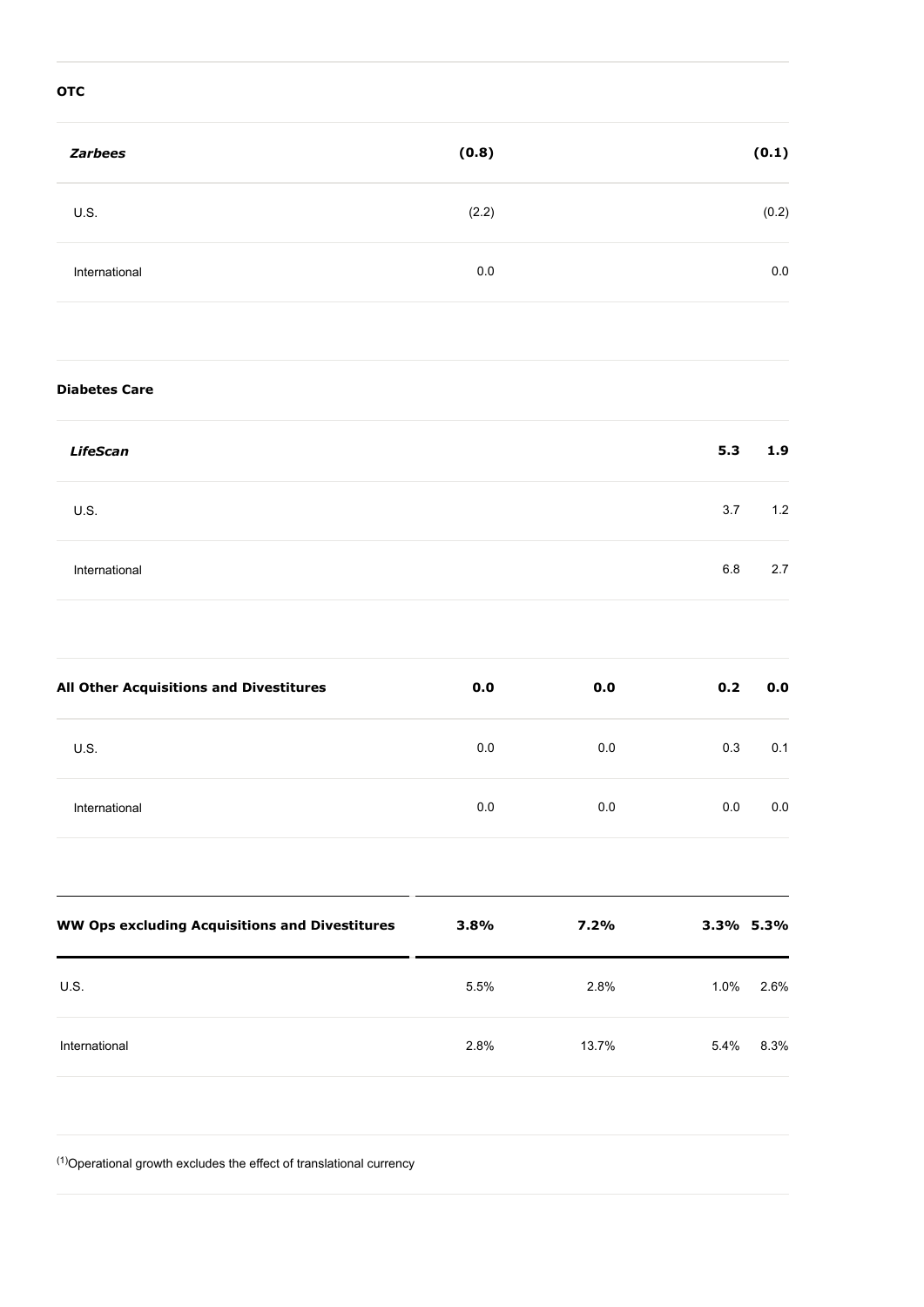**Johnson & Johnson and Subsidiaries**

#### **Reconciliation of Non-GAAP Financial Measure**

#### **Operational Sales Growth Excluding Acquisitions and Divestitures**

#### **TWELVE MONTHS 2018 ACTUAL vs. 2017 ACTUAL**

 **Segments**

**Consumer Pharmaceutical Medical Devices Total** 

**Operational % (1)**

| <b>WW As Reported:</b> | 2.2% | 11.8% |      | $1.1\%$ 6.3% |
|------------------------|------|-------|------|--------------|
| U.S.                   | 3.5% | 8.4%  | 0.1% | 5.1%         |
| International          | 1.4% | 16.5% | 1.9% | 7.7%         |

#### **Pulmonary Hypertension**

| <b>Actelion</b> | (3.2) | (1.5) |
|-----------------|-------|-------|
| U.S.            | (3.4) | (1.8) |
| International   | (2.8) | (1.1) |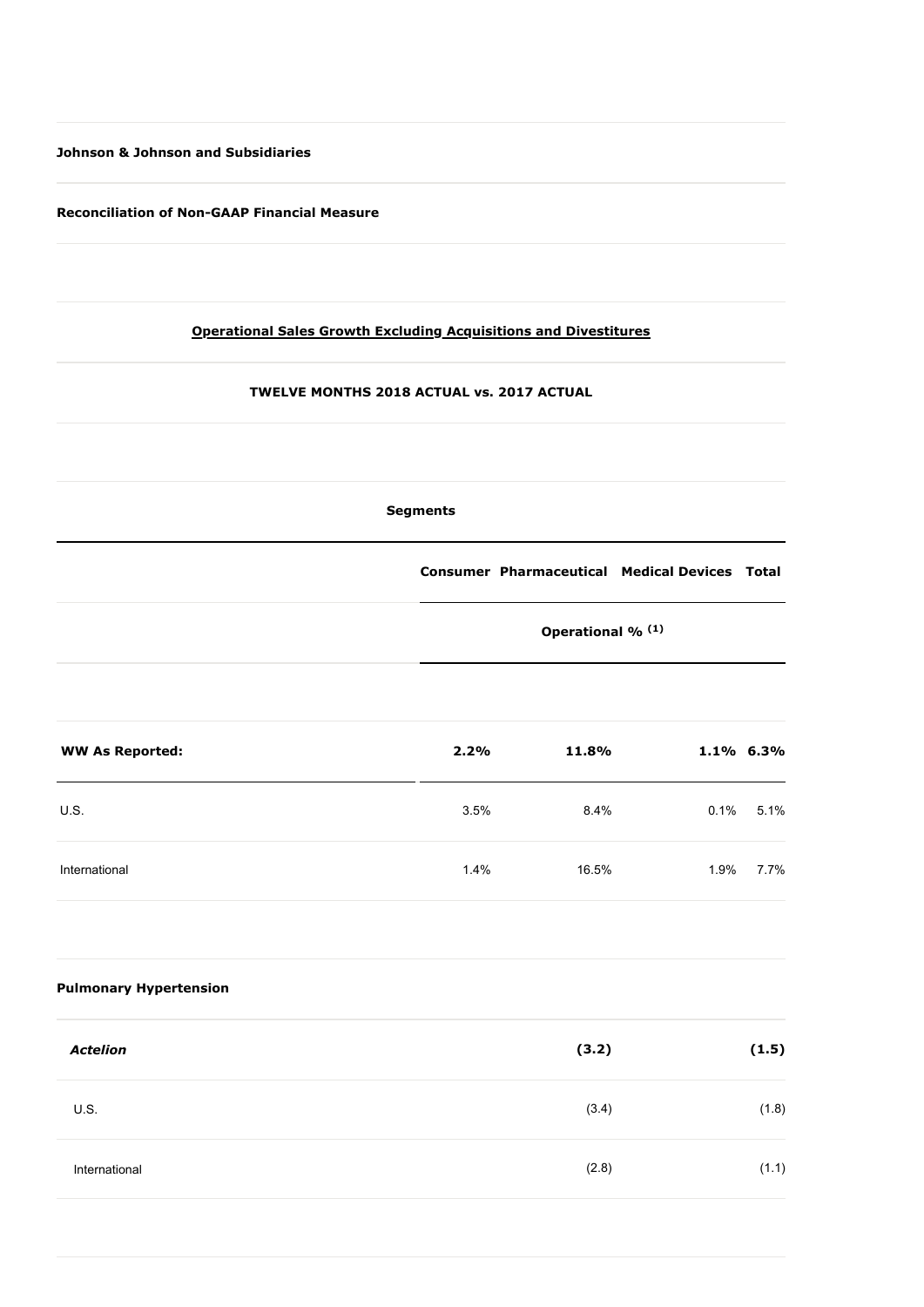#### **Cardiovascular / Metabolism / Other**

| <b>Actelion</b>                                  |         | (0.2) |             | (0.1)   |
|--------------------------------------------------|---------|-------|-------------|---------|
| U.S.                                             |         | (0.1) |             | (0.1)   |
| International                                    |         | (0.2) |             | (0.1)   |
| Spine & Other                                    |         |       |             |         |
| <b>Codman Neuroscience</b>                       |         |       | 0.7         | 0.3     |
| U.S.                                             |         |       | $0.5\,$     | 0.2     |
| International                                    |         |       | $1.1$       | 0.4     |
| Wound Care / Other                               |         |       |             |         |
| <b>Compeed</b>                                   | 0.9     |       |             | 0.2     |
| U.S.                                             | $0.0\,$ |       |             | $0.0\,$ |
| International                                    | $1.4$   |       |             | 0.4     |
| Vision                                           |         |       |             |         |
| <b>Vision Surgical &amp; Eye Health Business</b> |         |       | (0.7) (0.3) |         |
| U.S.                                             |         |       | (0.7)       | (0.2)   |
| International                                    |         |       | (0.8)       | (0.3)   |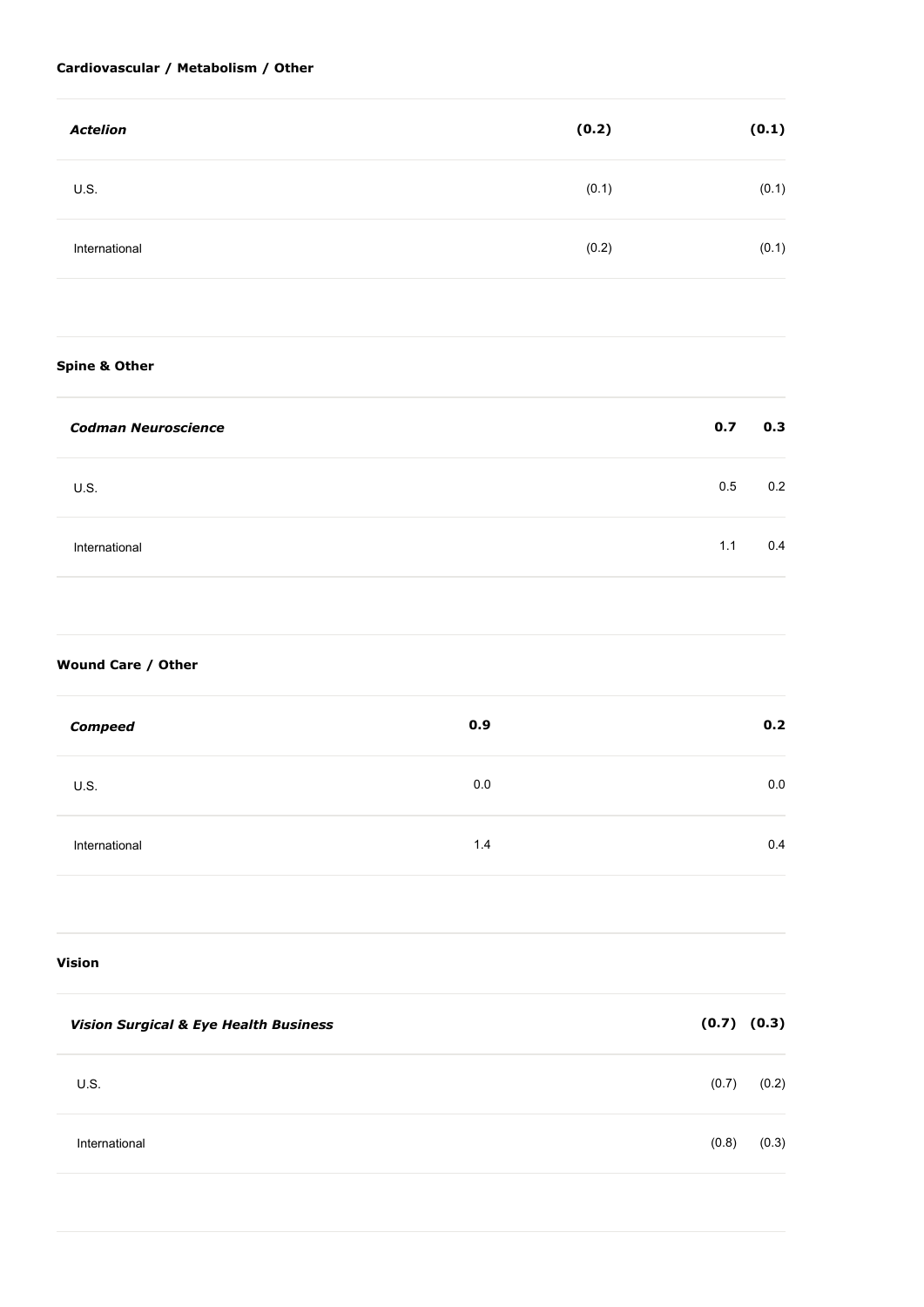#### **Beauty**

| <b>Nizoral</b>                          | 0.3            |                |                | $\mathbf{0.1}$ |
|-----------------------------------------|----------------|----------------|----------------|----------------|
| U.S.                                    | $0.2\,$        |                |                | $0.0\,$        |
| International                           | 0.4            |                |                | 0.1            |
|                                         |                |                |                |                |
| <b>OTC</b>                              |                |                |                |                |
| <b>Zarbees</b>                          | (0.3)          |                |                | $0.0\,$        |
| U.S.                                    | (0.6)          |                |                | (0.1)          |
| International                           | $0.0\,$        |                |                | $0.0\,$        |
| <b>Diabetes Care</b>                    |                |                |                |                |
| <b>LifeScan</b>                         |                |                | $1.4$          | 0.5            |
| U.S.                                    |                |                | 0.9            | 0.3            |
| International                           |                |                | $1.8\,$        | $0.7\,$        |
| All Other Acquisitions and Divestitures | $\mathbf{0.1}$ | $\mathbf{0.0}$ | $\mathbf{0.1}$ | $\mathbf{0.0}$ |
| U.S.                                    | $0.0\,$        | $0.0\,$        | $0.2\,$        | $0.0\,$        |

| <b>WW Ops excluding Acquisitions and Divestitures</b> | $3.2\%$ | 8.4% | 2.6% 5.5%          |
|-------------------------------------------------------|---------|------|--------------------|
|                                                       |         |      |                    |
| U.S.                                                  | 3.1%    | 4.9% | $1.0\%$<br>$3.4\%$ |

International 0.1 0.0 0.0 0.0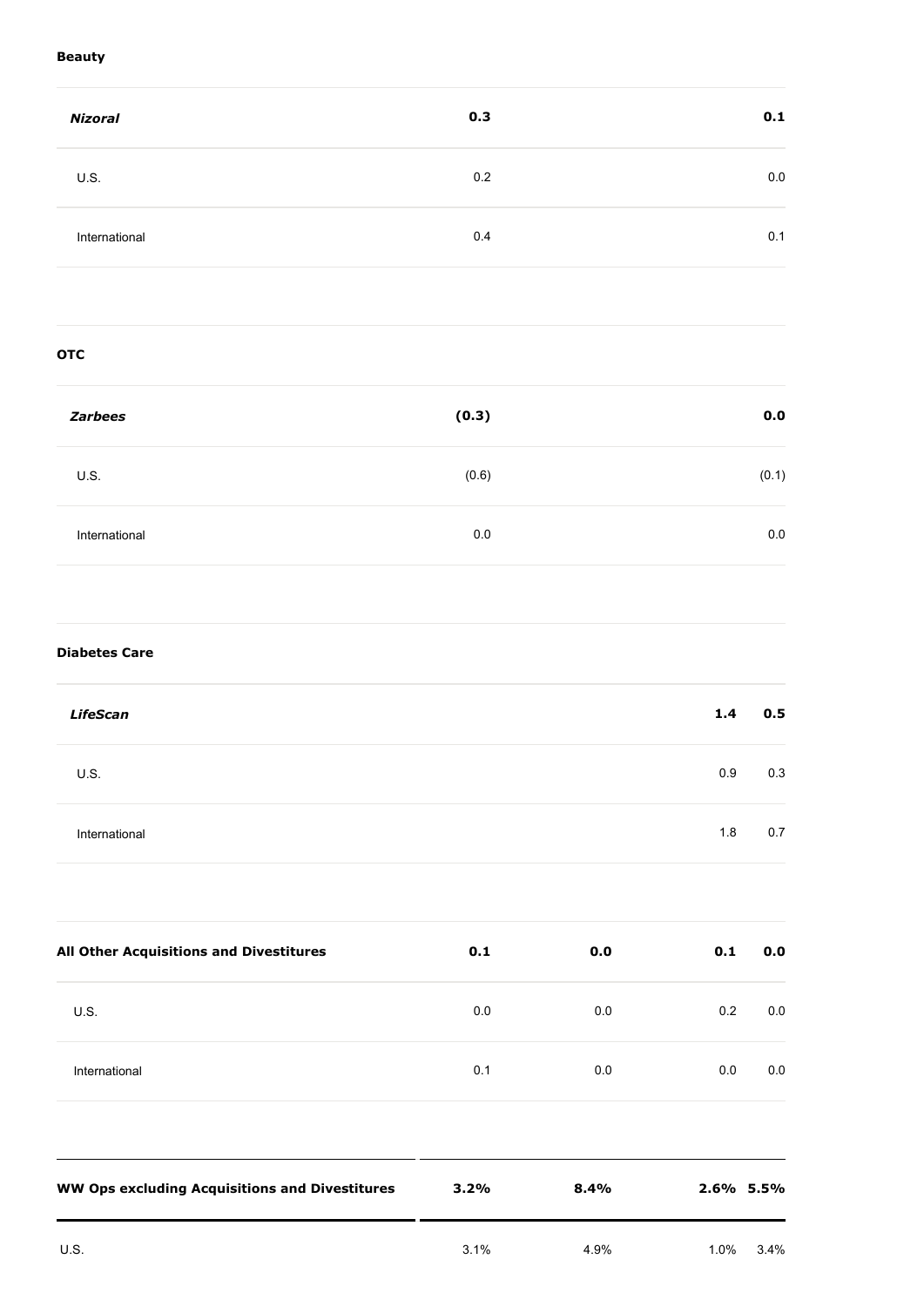| International | 3.3% | 13.5% | 4.0% | 7.8% |
|---------------|------|-------|------|------|
|               |      |       |      |      |

 $(1)$ Operational growth excludes the effect of translational currency

## **REPORTED SALES vs. PRIOR PERIOD (\$MM)**

|                                           |           |             | <b>FOURTH QUARTER</b> |                           |                 | <b>TWELVE MONTHS</b> |           |               |                           |                          |  |  |
|-------------------------------------------|-----------|-------------|-----------------------|---------------------------|-----------------|----------------------|-----------|---------------|---------------------------|--------------------------|--|--|
|                                           |           |             | % Change              |                           |                 |                      |           |               | % Change                  |                          |  |  |
|                                           | 2018      |             | 2017 Reported         | <b>Operational</b><br>(1) | <b>Currency</b> | 2018                 |           | 2017 Reported | <b>Operational</b><br>(1) | <b>Currency</b>          |  |  |
| <b>CONSUMER</b><br>SEGMENT <sup>(2)</sup> |           |             |                       |                           |                 |                      |           |               |                           |                          |  |  |
| <b>BABY CARE</b>                          |           |             |                       |                           |                 |                      |           |               |                           |                          |  |  |
| US                                        | \$<br>116 | \$<br>123   | $-5.7\%$              | $-5.7\%$                  | $\blacksquare$  | \$<br>422            | \$<br>449 | $-6.0%$       | $-6.0%$                   |                          |  |  |
| Intl                                      | 357       | 367         | $-2.7%$               | 4.8%                      | $-7.5%$         | 1,436                | 1,467     | $-2.1%$       | 0.8%                      | $-2.9%$                  |  |  |
| WW                                        | 473       | 490         | $-3.5%$               | 2.1%                      | $-5.6%$         | 1,858                | 1,916     | $-3.0%$       | $-0.8%$                   | $-2.2%$                  |  |  |
| <b>BEAUTY</b>                             |           |             |                       |                           |                 |                      |           |               |                           |                          |  |  |
| US                                        | 612       | 596         | 2.7%                  | 2.7%                      | $\blacksquare$  | 2,403                | 2,335     | 2.9%          | 2.9%                      | $\overline{\phantom{a}}$ |  |  |
| Intl                                      | 499       | 514         | $-2.9%$               | 2.4%                      | $-5.3%$         | 1,979                | 1,865     | 6.1%          | 6.2%                      | $-0.1%$                  |  |  |
| WW                                        |           | 1,111 1,110 | 0.1%                  | 2.5%                      | $-2.4%$         | 4,382                | 4,200     | 4.3%          | 4.4%                      | $-0.1%$                  |  |  |
|                                           |           |             |                       |                           |                 |                      |           |               |                           |                          |  |  |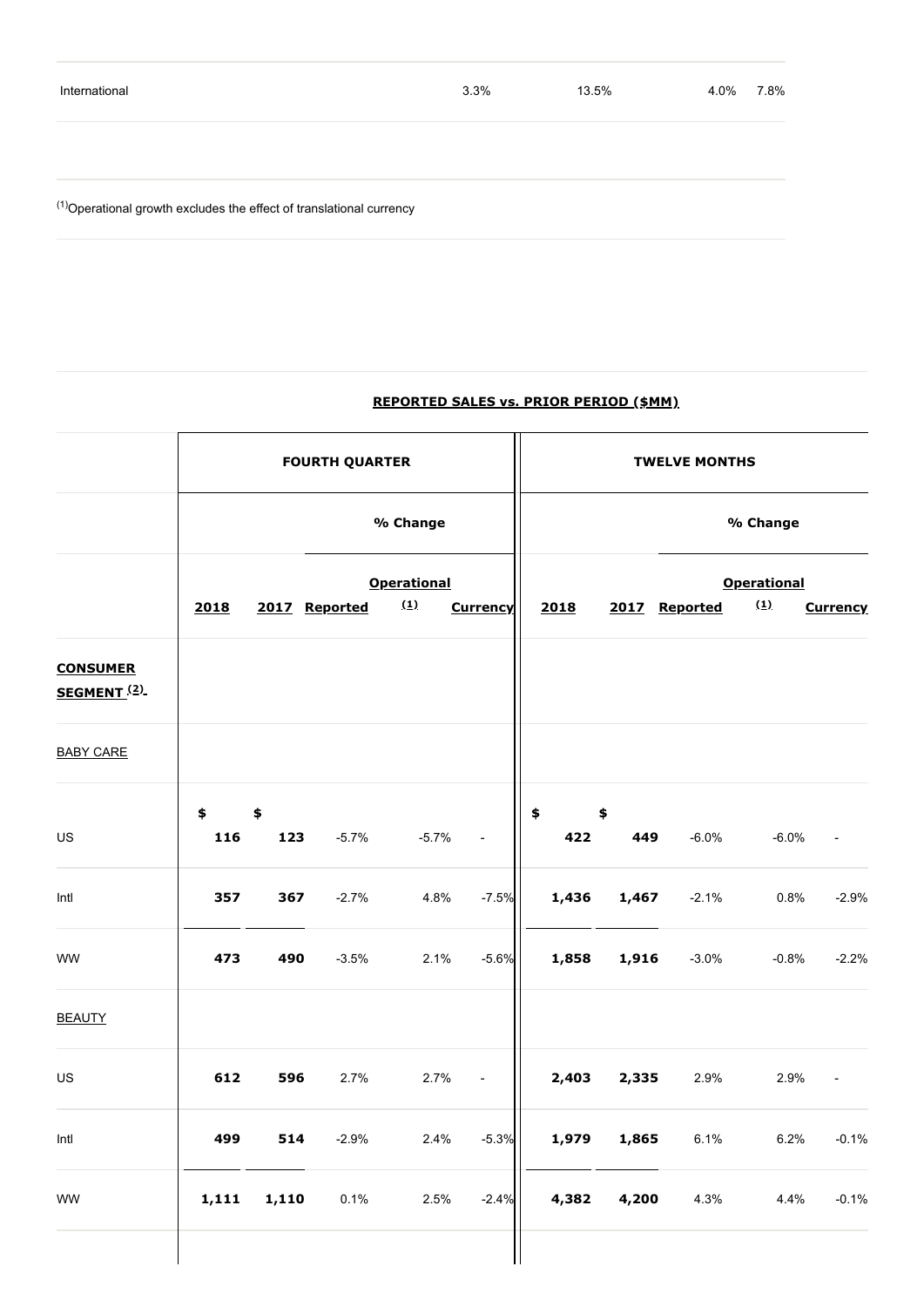| <b>ORAL CARE</b>                |       |              |          |          |                          |       |            |          |          |                          |
|---------------------------------|-------|--------------|----------|----------|--------------------------|-------|------------|----------|----------|--------------------------|
| US                              | 165   | 156          | 5.8%     | 5.8%     | L,                       | 637   | 616        | 3.4%     | 3.4%     |                          |
| Intl                            | 234   | 237          | $-1.3%$  | 3.5%     | $-4.8%$                  | 918   | 915        | 0.3%     | 0.5%     | $-0.2%$                  |
| WW                              | 399   | 393          | 1.5%     | 4.4%     | $-2.9%$                  | 1,555 | 1,531      | 1.6%     | 1.7%     | $-0.1%$                  |
| $OTC$                           |       |              |          |          |                          |       |            |          |          |                          |
| US                              | 491   | 406          | 20.9%    | 20.9%    | ÷,                       | 1,850 | 1,716      | 7.8%     | 7.8%     |                          |
| Intl                            | 657   | 699          | $-6.0%$  | $-2.0%$  | $-4.0%$                  | 2,484 | 2,410      | 3.1%     | 2.1%     | 1.0%                     |
| WW                              | 1,148 | 1,105        | 3.9%     | 6.4%     | $-2.5%$                  | 4,334 | 4,126      | 5.0%     | 4.4%     | 0.6%                     |
| <b>WOMEN'S HEALTH</b>           |       |              |          |          |                          |       |            |          |          |                          |
| US                              | 3     | $\mathbf{3}$ | 0.0%     | 0.0%     | $\overline{a}$           | 13    | ${\bf 12}$ | 8.3%     | 8.3%     |                          |
| Intl                            | 254   | 259          | $-1.9%$  | 7.9%     | $-9.8%$                  | 1,036 | 1,038      | $-0.2%$  | 3.5%     | $-3.7%$                  |
| WW                              | 257   | 262          | $-1.9%$  | 7.8%     | $-9.7%$                  | 1,049 | 1,050      | $-0.1%$  | 3.5%     | $-3.6%$                  |
| WOUND CARE /<br><b>OTHER</b>    |       |              |          |          |                          |       |            |          |          |                          |
| US                              | 92    | 95           | $-3.2%$  | $-3.2%$  | $\overline{\phantom{a}}$ | 436   | 437        | $-0.2%$  | $-0.2%$  | $\overline{\phantom{a}}$ |
| Intl                            | 56    | 85           | $-34.1%$ | $-31.2%$ | $-2.9%$                  | 239   | 342        | $-30.1%$ | $-30.2%$ | 0.1%                     |
| <b>WW</b>                       | 148   | 180          | $-17.8%$ | $-16.4%$ | $-1.4%$                  | 675   | 779        | $-13.4%$ | $-13.5%$ | 0.1%                     |
| <b>TOTAL</b><br><b>CONSUMER</b> |       |              |          |          |                          |       |            |          |          |                          |
| US                              | 1,479 | 1,379        | 7.3%     | 7.3%     | $\blacksquare$           | 5,761 | 5,565      | 3.5%     | 3.5%     |                          |
| Intl                            | 2,057 | 2,161        | $-4.8%$  | 0.8%     | $-5.6%$                  | 8,092 | 8,037      | 0.7%     | 1.4%     | $-0.7%$                  |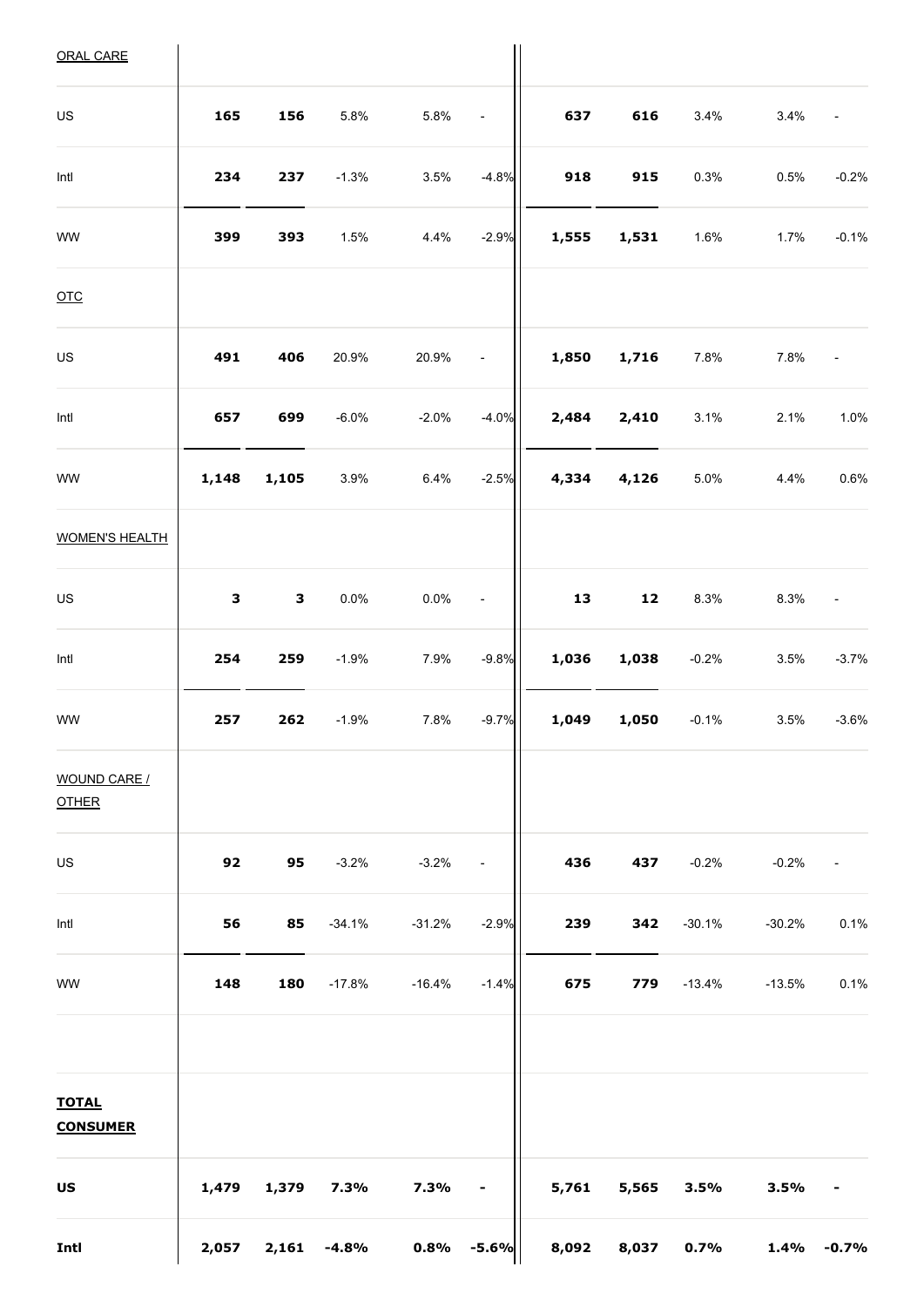| <b>WW</b> | 3,536 3,540 -0.1% |  | $3.3\%$ -3.4% 13,853 13,602 1.8% 2.2% -0.4% |  |  |
|-----------|-------------------|--|---------------------------------------------|--|--|
|           |                   |  |                                             |  |  |

### **REPORTED SALES vs. PRIOR PERIOD (\$MM)**

|                                               |                                                                       |                   | <b>FOURTH QUARTER</b> |          |                          |       |                           | <b>TWELVE MONTHS</b> |           |                          |
|-----------------------------------------------|-----------------------------------------------------------------------|-------------------|-----------------------|----------|--------------------------|-------|---------------------------|----------------------|-----------|--------------------------|
|                                               |                                                                       |                   |                       | % Change |                          |       |                           |                      | % Change  |                          |
|                                               | <b>Operational</b><br>(1)<br>2018<br>2017 Reported<br><b>Currency</b> |                   |                       |          |                          | 2018  | <b>Operational</b><br>(1) | <b>Currency</b>      |           |                          |
| PHARMACEUTICAL<br>$SEGMENT$ <sup>(2)(5)</sup> |                                                                       |                   |                       |          |                          |       |                           |                      |           |                          |
| <b>IMMUNOLOGY</b>                             |                                                                       |                   |                       |          |                          |       |                           |                      |           |                          |
| US.                                           | \$                                                                    | \$<br>2,356 2,227 | 5.8%                  | 5.8%     | $\overline{\phantom{a}}$ | \$    | \$<br>9,073 8,871         | 2.3%                 | 2.3%      |                          |
| Intl                                          | 986                                                                   | 859               | 14.8%                 | 19.8%    | $-5.0%$                  | 4,047 | 3,373                     | 20.0%                | 18.9%     | 1.1%                     |
| <b>WW</b>                                     |                                                                       | 3,342 3,086       | 8.3%                  | 9.7%     | $-1.4%$                  |       | 13,120 12,244             | 7.2%                 | 6.9%      | 0.3%                     |
| <b>REMICADE</b>                               |                                                                       |                   |                       |          |                          |       |                           |                      |           |                          |
| US                                            |                                                                       | 843 1,073         | $-21.4%$              | $-21.4%$ | $\overline{\phantom{a}}$ |       | 3,664 4,525               | $-19.0\%$            | $-19.0\%$ | $\overline{\phantom{a}}$ |
| US Exports <sup>(3)</sup>                     | 90                                                                    | 115               | $-21.7%$              | $-21.7%$ | $\overline{\phantom{a}}$ | 436   | 563                       | $-22.6%$             | $-22.6%$  | $\overline{a}$           |
| Intl                                          | 305                                                                   | 278               | 9.7%                  | 15.4%    | $-5.7%$                  |       | 1,226 1,227               | $-0.1%$              | 0.5%      | $-0.6%$                  |
| <b>WW</b>                                     | 1,238                                                                 | 1,466             | $-15.6%$              | $-14.5%$ | $-1.1%$                  |       | 5,326 6,315               | $-15.7%$             | $-15.6%$  | $-0.1%$                  |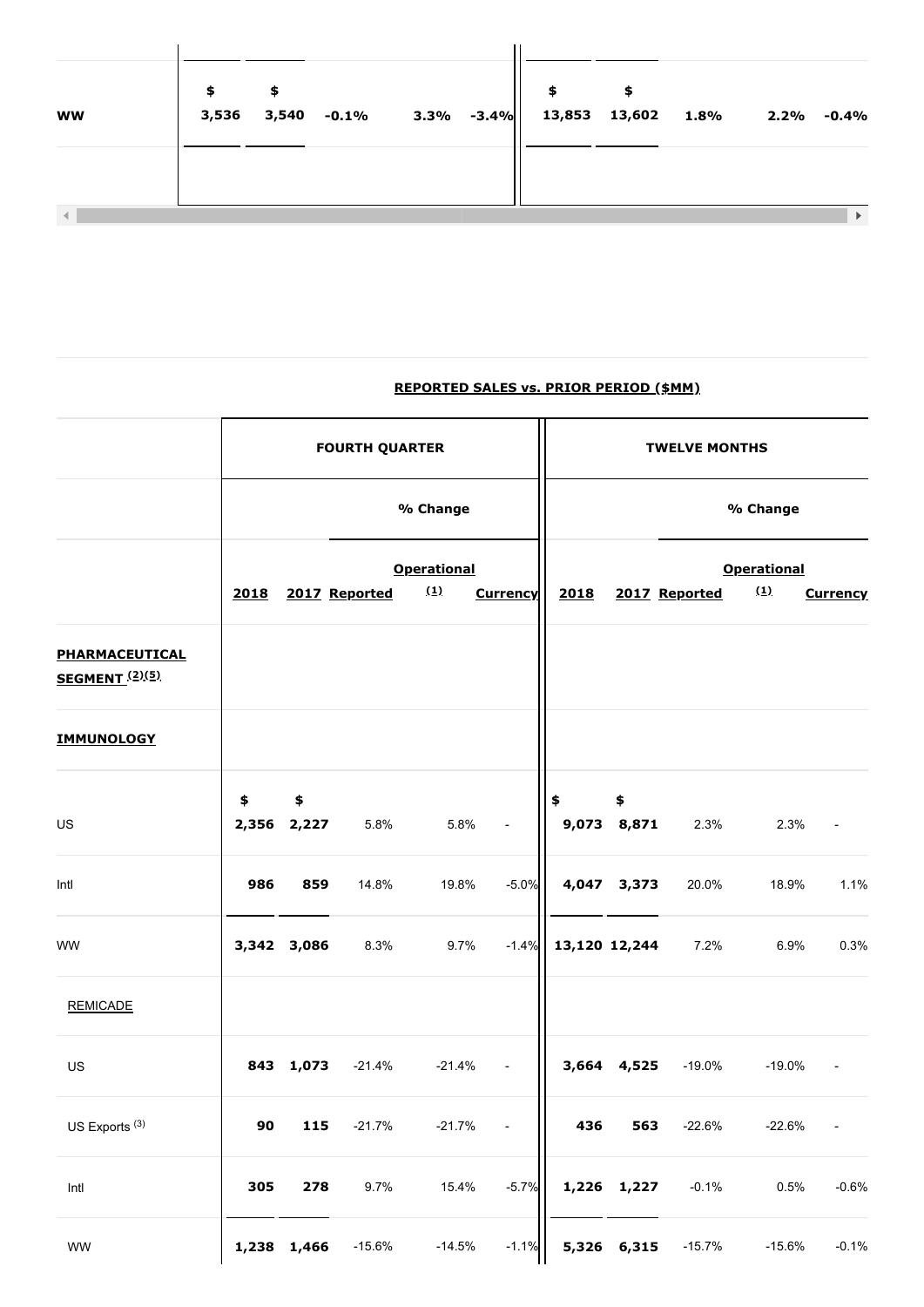| SIMPONI / SIMPONI ARIA          |              |              |          |         |                          |            |              |                   |          |                          |
|---------------------------------|--------------|--------------|----------|---------|--------------------------|------------|--------------|-------------------|----------|--------------------------|
| US                              | 272          | 253          | 7.5%     | 7.5%    | $\overline{\phantom{a}}$ | 1,051      | 954          | 10.2%             | 10.2%    | $\overline{\phantom{a}}$ |
| Intl                            | 210          | 237          | $-11.4%$ | $-6.3%$ | $-5.1%$                  | 1,033      | 879          | 17.5%             | 16.7%    | 0.8%                     |
| <b>WW</b>                       | 482          | 490          | $-1.6%$  | 0.9%    | $-2.5%$                  |            | 2,084 1,833  | 13.7%             | 13.3%    | 0.4%                     |
| <b>STELARA</b>                  |              |              |          |         |                          |            |              |                   |          |                          |
| US                              | 1,009        | 740          | 36.4%    | 36.4%   | $\overline{\phantom{a}}$ |            | 3,469 2,767  | 25.4%             | 25.4%    | $\overline{\phantom{a}}$ |
| Intl                            | 435          | 341          | 27.6%    | 32.0%   | $-4.4%$                  |            | 1,687 1,244  | 35.6%             | 32.7%    | 2.9%                     |
| <b>WW</b>                       |              | 1,444 1,081  | 33.6%    | 35.0%   | $-1.4%$                  |            | 5,156 4,011  | 28.5%             | 27.6%    | 0.9%                     |
| <b>TREMFYA</b>                  |              |              |          |         |                          |            |              |                   |          |                          |
| US                              | 142          | 46           | $\star$  | $\star$ | $\blacksquare$           | 453        | 62           | $\star$           | $\star$  |                          |
| Intl                            | 33           | $\mathbf{1}$ | $\star$  | $\star$ | $\star$                  | 91         | $\mathbf{1}$ | $\qquad \, \star$ | $\star$  | $\star$                  |
| WW                              | 175          | 47           | $\star$  | $\star$ | $\star$                  | 544        | 63           | $\star$           | $\star$  | $\star$                  |
| OTHER IMMUNOLOGY <sup>(5)</sup> |              |              |          |         |                          |            |              |                   |          |                          |
| US                              |              |              |          |         |                          |            |              |                   |          |                          |
| Intl                            | $\mathbf{3}$ | $\mathbf{2}$ | 50.0%    | 53.1%   | $-3.1%$                  | ${\bf 10}$ | 22           | $-54.5%$          | $-54.0%$ | $-0.5%$                  |
| WW                              | $\mathbf{3}$ | $\mathbf{2}$ | 50.0%    | 53.1%   | $-3.1%$                  | ${\bf 10}$ | 22           | $-54.5%$          | $-54.0%$ | $-0.5%$                  |
| <b>INFECTIOUS DISEASES</b>      |              |              |          |         |                          |            |              |                   |          |                          |
| US                              | 372          | 338          | 10.1%    | 10.1%   | $\overline{\phantom{a}}$ |            | 1,378 1,358  | 1.5%              | 1.5%     |                          |
| Intl                            | 430          | 462          | $-6.9%$  | $-2.4%$ | $-4.5%$                  |            | 1,926 1,796  | 7.2%              | 5.4%     | 1.8%                     |
| <b>WW</b>                       | 802          | 800          | 0.3%     | 2.9%    | $-2.6%$                  |            | 3,304 3,154  | 4.8%              | 3.8%     | 1.0%                     |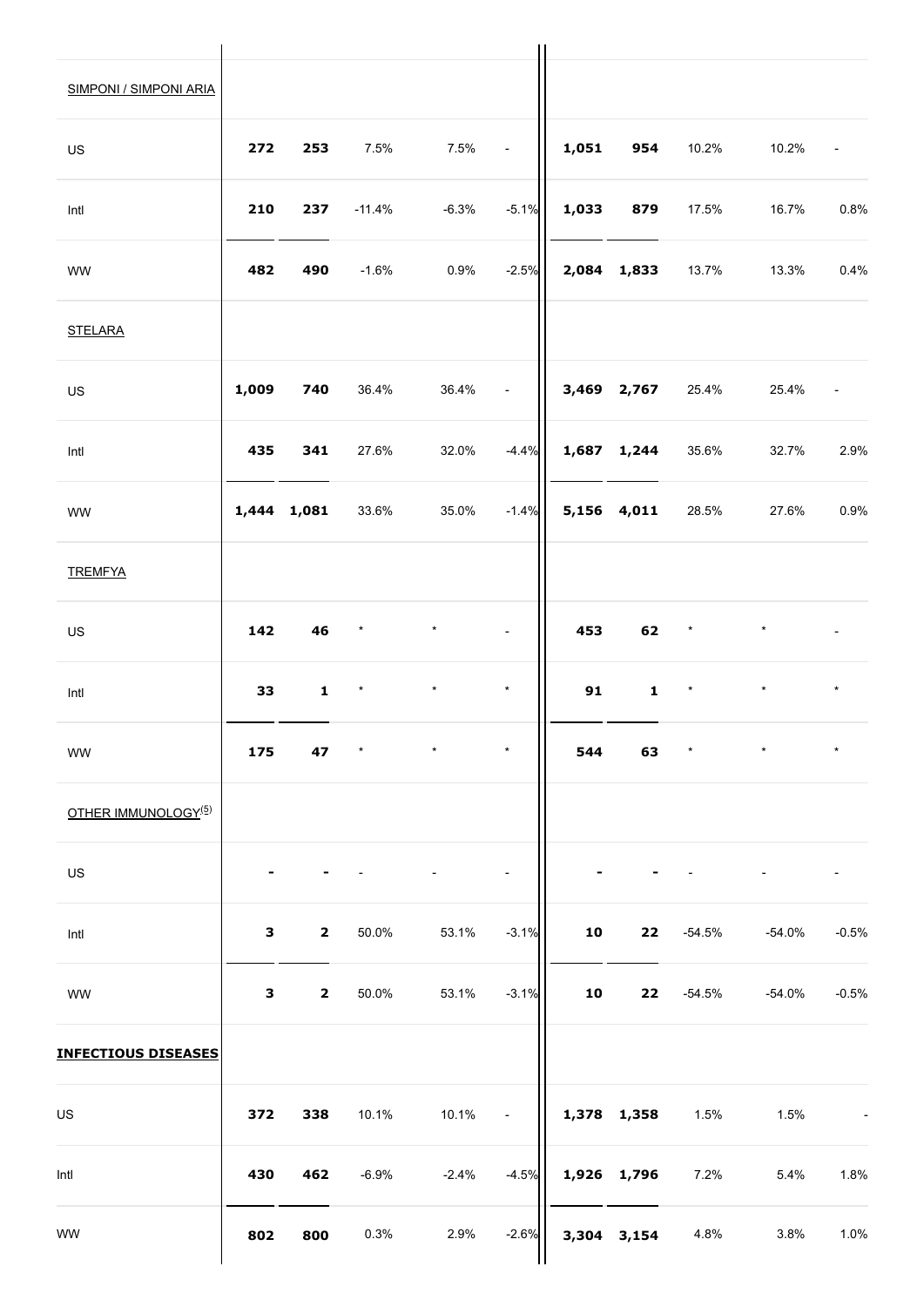| EDURANT / rilpivirine                        |     |     |          |          |                          |       |             |          |          |         |
|----------------------------------------------|-----|-----|----------|----------|--------------------------|-------|-------------|----------|----------|---------|
| US                                           | 16  | 14  | 14.3%    | 14.3%    | $\overline{a}$           | 58    | 58          | 0.0%     | 0.0%     |         |
| Intl                                         | 177 | 178 | $-0.6%$  | 3.0%     | $-3.6%$                  | 758   | 656         | 15.5%    | 11.1%    | 4.4%    |
| <b>WW</b>                                    | 193 | 192 | 0.5%     | 3.9%     | $-3.4%$                  | 816   | 714         | 14.3%    | 10.3%    | 4.0%    |
| PREZISTA / PREZCOBIX /<br>REZOLSTA / SYMTUZA |     |     |          |          |                          |       |             |          |          |         |
| US                                           | 322 | 285 | 13.0%    | 13.0%    | $\blacksquare$           |       | 1,169 1,109 | 5.4%     | 5.4%     |         |
| Intl                                         | 173 | 185 | $-6.5%$  | $-2.3%$  | $-4.2%$                  | 786   | 712         | 10.4%    | 9.5%     | 0.9%    |
| <b>WW</b>                                    | 495 | 470 | 5.3%     | 7.0%     | $-1.7%$                  | 1,955 | 1,821       | 7.4%     | 7.0%     | 0.4%    |
| <b>OTHER INFECTIOUS</b><br><b>DISEASES</b>   |     |     |          |          |                          |       |             |          |          |         |
| US                                           | 34  | 39  | $-12.8%$ | $-12.8%$ | $\overline{\phantom{a}}$ | 151   | 191         | $-20.9%$ | $-20.9%$ |         |
| Intl                                         | 80  | 99  | $-19.2%$ | $-12.7%$ | $-6.5%$                  | 382   | 428         | $-10.7%$ | $-10.1%$ | $-0.6%$ |
| <b>WW</b>                                    | 114 | 138 | $-17.4%$ | $-12.8%$ | $-4.6%$                  | 533   | 619         | $-13.9%$ | $-13.5%$ | $-0.4%$ |

#### See footnotes at end of

schedule

 $\left\| \cdot \right\|$ 

# **REPORTED SALES vs. PRIOR PERIOD (\$MM)**

 $\overline{\phantom{a}}$ 

| <b>FOURTH QUARTER</b> | <b>TWELVE MONTHS</b> |
|-----------------------|----------------------|
|                       |                      |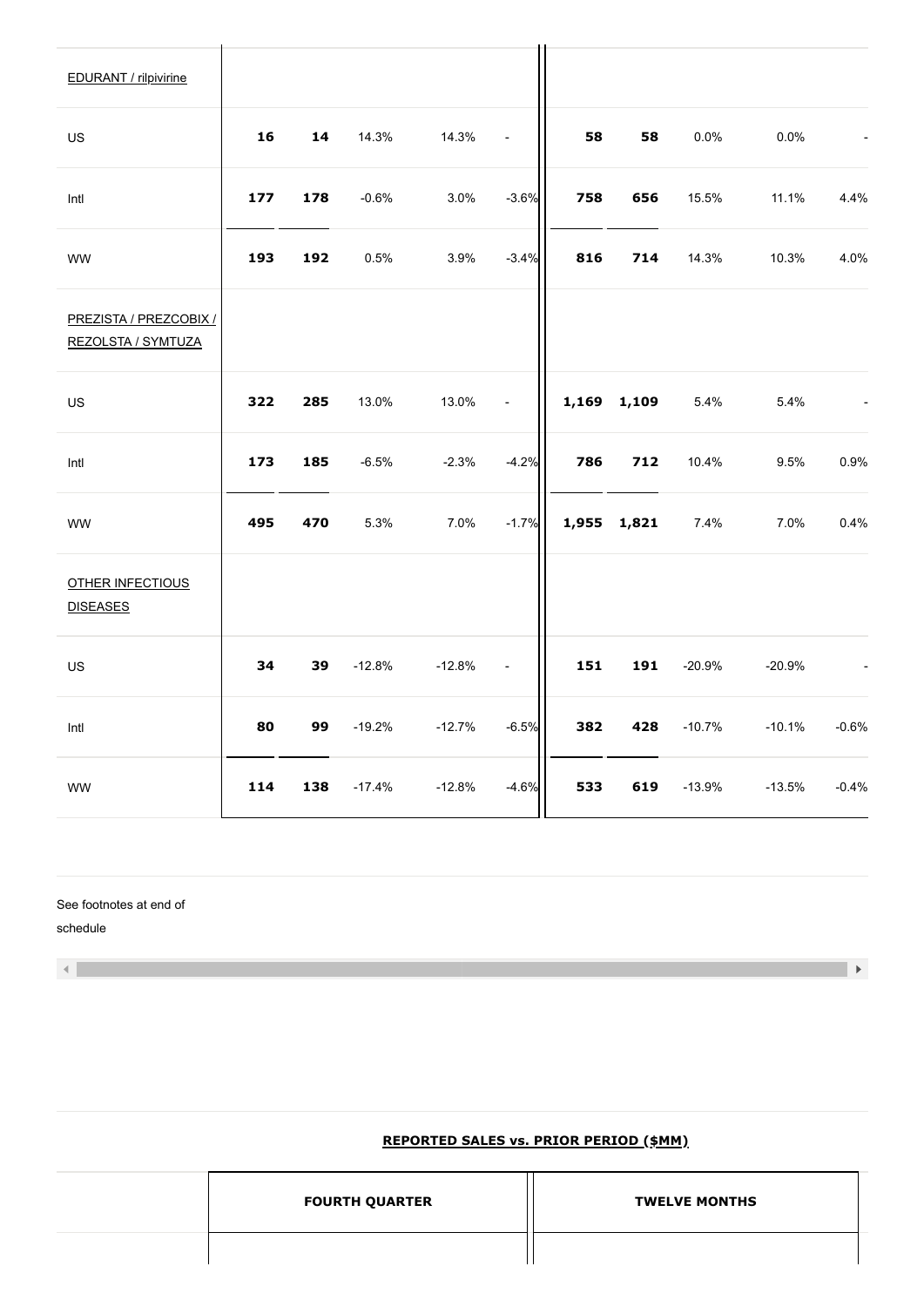|                                                                          |      |             |               | % Change           |                          | % Change |             |               |                    |                          |  |
|--------------------------------------------------------------------------|------|-------------|---------------|--------------------|--------------------------|----------|-------------|---------------|--------------------|--------------------------|--|
|                                                                          |      |             |               | <b>Operational</b> |                          |          |             |               | <b>Operational</b> |                          |  |
|                                                                          | 2018 |             | 2017 Reported | (1)                | <b>Currency</b>          | 2018     |             | 2017 Reported | (1)                | <b>Currency</b>          |  |
| <b>NEUROSCIENCE</b>                                                      |      |             |               |                    |                          |          |             |               |                    |                          |  |
| US                                                                       | 660  | 699         | $-5.6%$       | $-5.6%$            | $\blacksquare$           | 2,574    | 2,630       | $-2.1%$       | $-2.1%$            | ÷,                       |  |
| Intl                                                                     | 840  | 825         | 1.8%          | 6.3%               | $-4.5%$                  | 3,503    | 3,356       | 4.4%          | 3.3%               | 1.1%                     |  |
| <b>WW</b>                                                                |      | 1,500 1,524 | $-1.6%$       | 0.8%               | $-2.4%$                  | 6,077    | 5,986       | 1.5%          | 0.9%               | 0.6%                     |  |
| CONCERTA /<br>methlyphenidate                                            |      |             |               |                    |                          |          |             |               |                    |                          |  |
| US                                                                       | 38   | 100         | $-62.0%$      | $-62.0%$           | ÷,                       | 229      | 384         | $-40.4%$      | $-40.4%$           | ÷                        |  |
| Intl                                                                     | 112  | 103         | 8.7%          | 13.2%              | $-4.5%$                  | 434      | 407         | 6.6%          | 6.7%               | $-0.1%$                  |  |
| <b>WW</b>                                                                | 150  | 203         | $-26.1%$      | $-23.8%$           | $-2.3%$                  | 663      | 791         | $-16.2%$      | $-16.2%$           | 0.0%                     |  |
| <b>INVEGA SUSTENNA /</b><br><b>XEPLION / TRINZA /</b><br><b>TREVICTA</b> |      |             |               |                    |                          |          |             |               |                    |                          |  |
| US                                                                       | 485  | 436         | 11.2%         | 11.2%              | $\overline{\phantom{a}}$ |          | 1,791 1,590 | 12.6%         | 12.6%              | -                        |  |
| Intl                                                                     | 278  | 257         | 8.2%          | 12.6%              | $-4.4%$                  | 1,137    | 979         | 16.1%         | 13.7%              | 2.4%                     |  |
| <b>WW</b>                                                                | 763  | 693         | 10.1%         | 11.7%              | $-1.6%$                  | 2,928    | 2,569       | 14.0%         | 13.1%              | 0.9%                     |  |
| RISPERDAL CONSTA                                                         |      |             |               |                    |                          |          |             |               |                    |                          |  |
| US                                                                       | 77   | 87          | $-11.5%$      | $-11.5%$           | $\overline{\phantom{a}}$ | 315      | 360         | $-12.5%$      | $-12.5%$           | $\overline{\phantom{a}}$ |  |
| Intl                                                                     | 101  | 110         | $-8.2%$       | $-3.6%$            | $-4.6%$                  | 422      | 445         | $-5.2%$       | $-6.4%$            | 1.2%                     |  |
| WW                                                                       | 178  | 197         | $-9.6%$       | $-7.1%$            | $-2.5%$                  | 737      | 805         | $-8.4%$       | $-9.1%$            | 0.7%                     |  |
| <b>OTHER</b>                                                             |      |             |               |                    |                          |          |             |               |                    |                          |  |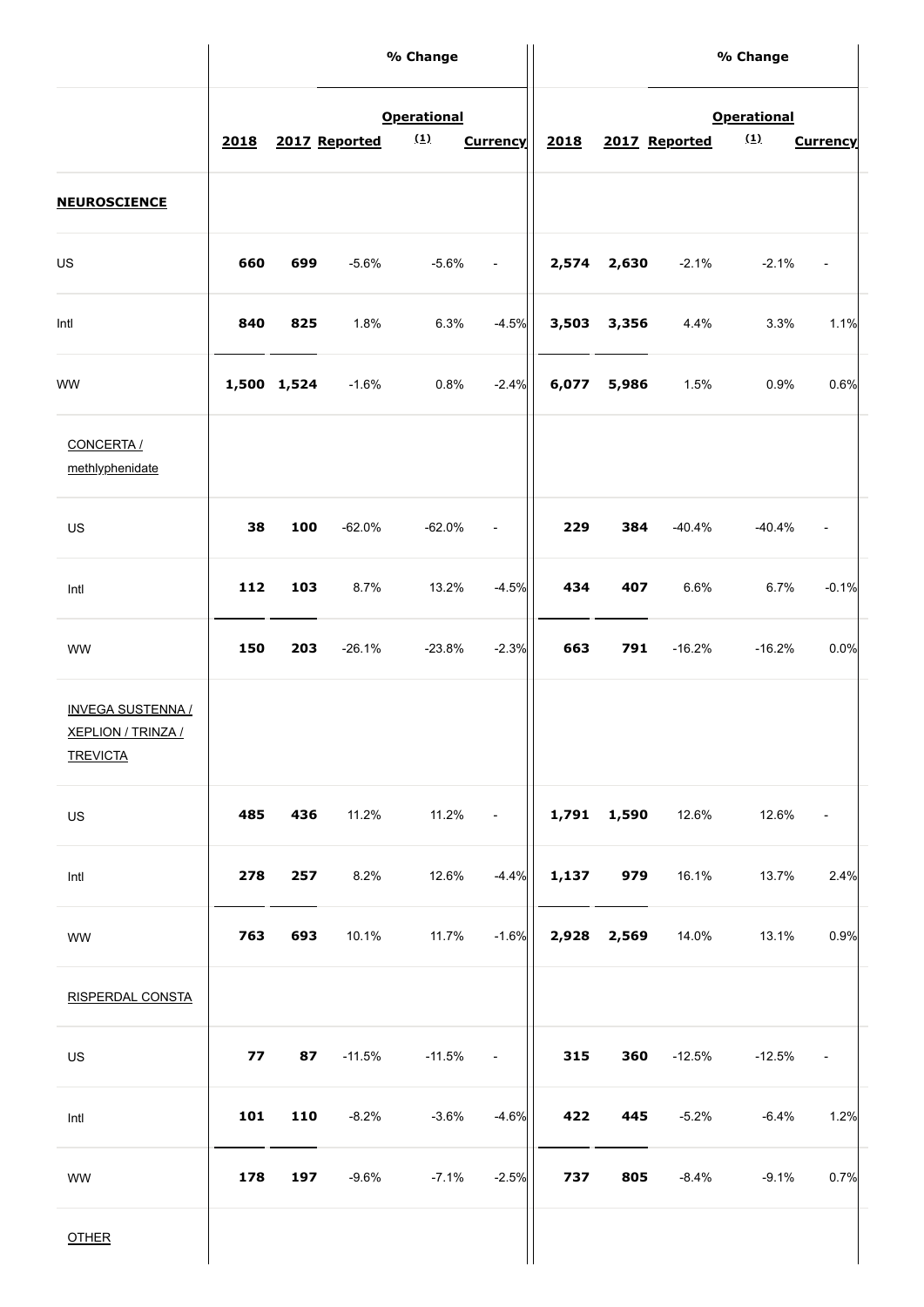| <b>NEUROSCIENCE</b> |       |             |          |          |                          |       |                 |          |          |                          |
|---------------------|-------|-------------|----------|----------|--------------------------|-------|-----------------|----------|----------|--------------------------|
| US                  | 60    | 76          | $-21.1%$ | $-21.1%$ | $\overline{\phantom{a}}$ | 239   | 296             | $-19.3%$ | $-19.3%$ |                          |
| Intl                | 349   | 355         | $-1.7%$  | 2.8%     | $-4.5%$                  | 1,510 | 1,525           | $-1.0%$  | $-1.6%$  | 0.6%                     |
| <b>WW</b>           | 409   | 431         | $-5.1%$  | $-1.4%$  | $-3.7%$                  | 1,749 | 1,821           | $-4.0%$  | $-4.5%$  | 0.5%                     |
| <b>ONCOLOGY</b>     |       |             |          |          |                          |       |                 |          |          |                          |
| US                  | 1,063 | 891         | 19.3%    | 19.3%    | $\blacksquare$           | 4,331 | 3,098           | 39.8%    | 39.8%    |                          |
| Intl                |       | 1,426 1,148 | 24.2%    | 29.2%    | $-5.0%$                  | 5,513 | 4,160           | 32.5%    | 30.4%    | 2.1%                     |
| WW                  |       | 2,489 2,039 | 22.1%    | 24.9%    | $-2.8%$                  | 9,844 | 7,258           | 35.6%    | 34.4%    | 1.2%                     |
| <b>DARZALEX</b>     |       |             |          |          |                          |       |                 |          |          |                          |
| US                  | 323   | 241         | 34.0%    | 34.0%    | $\overline{\phantom{a}}$ | 1,203 | 884             | 36.1%    | 36.1%    |                          |
| Intl                | 261   | 130         |          |          | $\star$                  | 822   | 358             | $\star$  | $\star$  | $\star$                  |
| WW                  | 584   | 371         | 57.4%    | 59.6%    | $-2.2%$                  | 2,025 | 1,242           | 63.0%    | 62.4%    | 0.6%                     |
| <b>IMBRUVICA</b>    |       |             |          |          |                          |       |                 |          |          |                          |
| US                  | 318   | 219         | 45.2%    | 45.2%    | $\sim$                   |       | 1,129 841       | 34.2%    | 34.2%    | $\overline{\phantom{a}}$ |
| Intl                | 385   | 303         | 27.1%    | 34.1%    | $-7.0%$                  |       | 1,486 1,052     | 41.3%    | 39.9%    | 1.4%                     |
| <b>WW</b>           | 703   | 522         | 34.7%    | 38.8%    | $-4.1%$                  |       | 2,615 1,893     | 38.1%    | 37.3%    | 0.8%                     |
| <b>VELCADE</b>      |       |             |          |          |                          |       |                 |          |          |                          |
| US                  |       |             |          |          | $\overline{\phantom{a}}$ |       |                 |          |          |                          |
| Intl                | 252   | 271         | $-7.0%$  | $-3.1%$  | $-3.9%$                  |       | 1,116 1,114     | 0.2%     | $-2.0%$  | 2.2%                     |
| <b>WW</b>           | 252   | 271         | $-7.0%$  | $-3.1%$  | $-3.9%$                  |       | $1,116$ $1,114$ | 0.2%     | $-2.0%$  | 2.2%                     |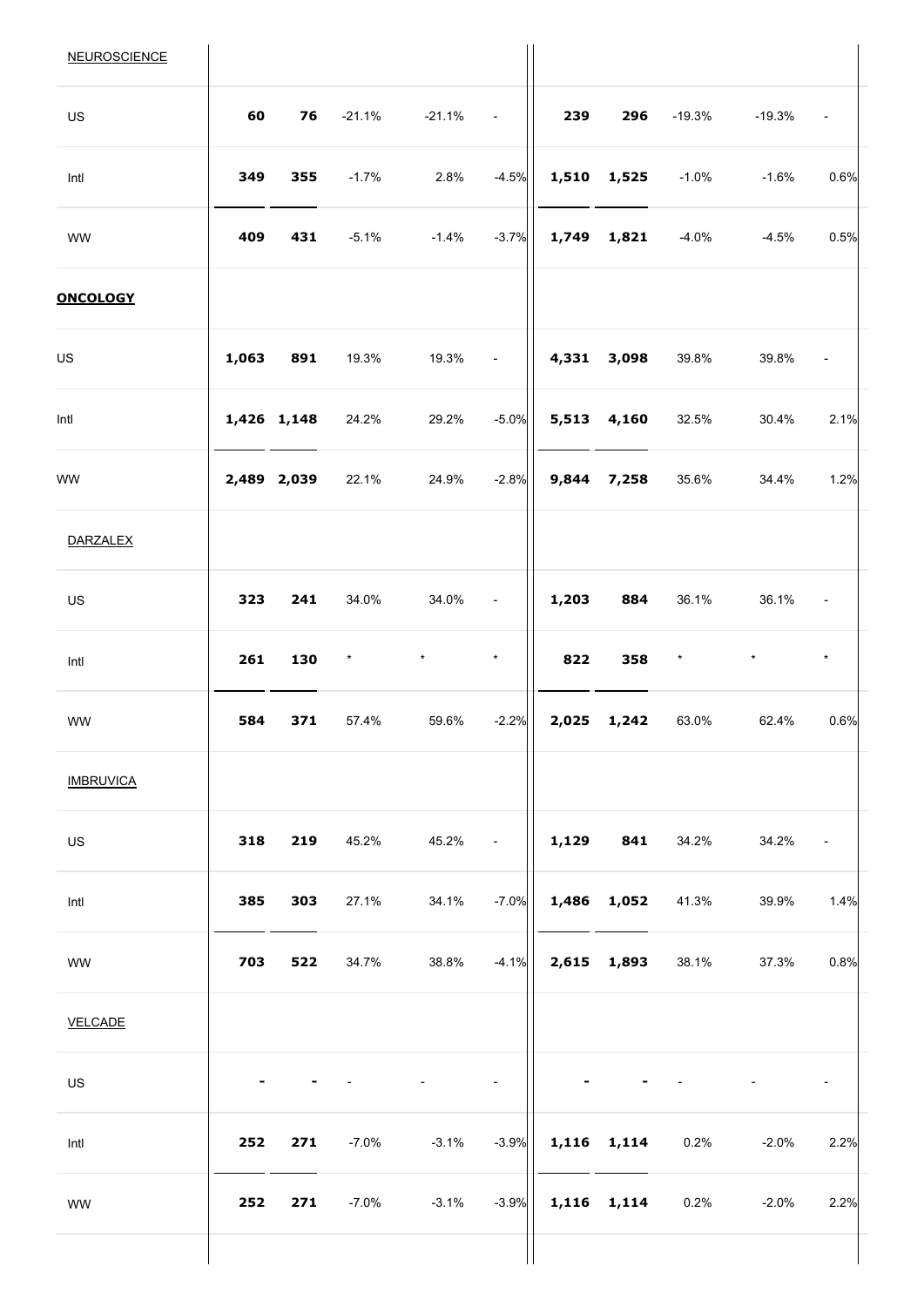| <b>ZYTIGA</b>                              |     |     |          |          |                          |       |                   |         |         |                          |
|--------------------------------------------|-----|-----|----------|----------|--------------------------|-------|-------------------|---------|---------|--------------------------|
| US                                         | 351 | 402 | $-12.7%$ | $-12.7%$ | $\sim 100$               |       | 1,771 1,228       | 44.2%   | 44.2%   |                          |
| Intl                                       | 435 | 353 | 23.2%    | 27.1%    | $-3.9%$                  |       | 1,727 1,277       | 35.2%   | 32.2%   | 3.0%                     |
| <b>WW</b>                                  | 786 | 755 | 4.1%     | 5.9%     | $-1.8%$                  |       | 3,498 2,505       | 39.6%   | 38.1%   | 1.5%                     |
| OTHER ONCOLOGY                             |     |     |          |          |                          |       |                   |         |         |                          |
| <b>US</b>                                  | 71  | 29  | $\star$  | $\star$  | $\overline{\phantom{0}}$ | 228   | 145               | 57.2%   | 57.2%   | $\overline{a}$           |
| Intl                                       | 93  | 91  | 2.2%     | 7.0%     | $-4.8%$                  | 362   | 359               | 0.8%    | $-0.2%$ | 1.0%                     |
| <b>WW</b>                                  | 164 | 120 | 36.7%    | 40.3%    | $-3.6%$                  | 590   | 504               | 17.1%   | 16.4%   | 0.7%                     |
| <b>PULMONARY</b><br><b>HYPERTENSION(4)</b> |     |     |          |          |                          |       |                   |         |         |                          |
| US                                         | 436 | 365 | 19.5%    | 19.5%    | $\overline{\phantom{a}}$ | 1,651 | 773               | $\star$ | $\star$ |                          |
| Intl                                       | 231 | 245 | $-5.7\%$ | $-1.7%$  | $-4.0%$                  | 922   | 554               | 66.4%   | 64.2%   | 2.2%                     |
| WW                                         | 667 | 610 | 9.3%     | 10.9%    | $-1.6%$                  |       | 2,573 1,327 93.9% |         | 93.0%   | 0.9%                     |
| <b>OPSUMIT</b>                             |     |     |          |          |                          |       |                   |         |         |                          |
| US                                         | 189 | 146 | 29.5%    | 29.5%    | $\overline{\phantom{a}}$ | 700   | 320               | $\star$ | $\star$ |                          |
| Intl                                       | 134 | 123 | 8.9%     | 13.8%    | $-4.9%$                  | 515   | 253               | $\star$ | $\star$ | $\star$                  |
| <b>WW</b>                                  | 323 | 269 | 20.1%    | 22.3%    | $-2.2%$                  | 1,215 | 573               | $\star$ | $\star$ | $\star$                  |
| <b>TRACLEER</b>                            |     |     |          |          |                          |       |                   |         |         |                          |
| US                                         | 60  | 76  | $-21.1%$ | $-21.1%$ | $\overline{\phantom{a}}$ | 268   | 161               | 66.5%   | 66.5%   | $\overline{\phantom{a}}$ |
| Intl                                       | 64  | 91  | $-29.7%$ | $-27.2%$ | $-2.5%$                  | 278   | 242               | 14.9%   | 13.2%   | 1.7%                     |
| <b>WW</b>                                  | 124 | 167 | $-25.7%$ | $-24.4%$ | $-1.3%$                  | 546   | 403               | 35.5%   | 34.5%   | 1.0%                     |
|                                            |     |     |          |          |                          |       |                   |         |         |                          |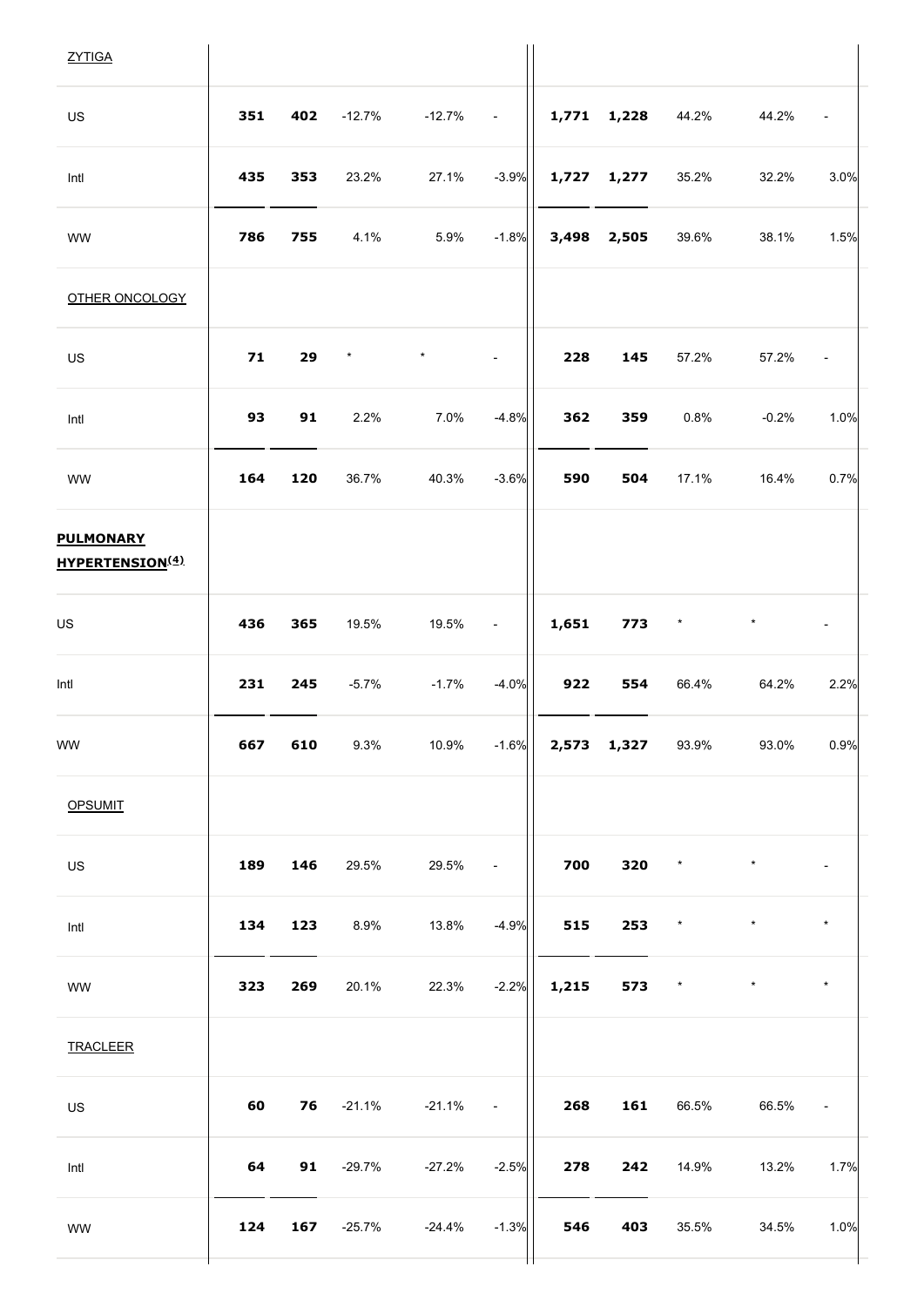| <b>UPTRAVI</b>                                                 |     |             |                    |          |                          |     |             |          |          |                          |
|----------------------------------------------------------------|-----|-------------|--------------------|----------|--------------------------|-----|-------------|----------|----------|--------------------------|
| US                                                             | 165 | 117         | 41.0%              | 41.0%    | $\overline{\phantom{a}}$ | 598 | 238         | $\star$  | $\star$  |                          |
| Intl                                                           | 16  | 13          | 23.1%              | 27.3%    | $-4.2%$                  | 65  | 25          | $\star$  | $\star$  | $\star$                  |
| WW                                                             | 181 | 130         | 39.2%              | 39.6%    | $-0.4%$                  | 663 | 263         | $\star$  | $\star$  | $\star$                  |
| <b>OTHER</b>                                                   |     |             |                    |          |                          |     |             |          |          |                          |
| US                                                             | 22  | 26          | $-15.4%$           | $-15.4%$ | $\overline{\phantom{a}}$ | 85  | 54          | 57.4%    | 57.4%    | $\overline{\phantom{0}}$ |
| Intl                                                           | 17  | 18          | $-5.6%$            | 0.7%     | $-6.3%$                  | 64  | 34          | 88.2%    | 89.1%    | $-0.9%$                  |
| WW                                                             | 39  | 44          | $-11.4%$           | $-8.9%$  | $-2.5%$                  | 149 | 88          | 69.3%    | 69.6%    | $-0.3%$                  |
| <b>CARDIOVASCULAR /</b><br><b>METABOLISM /</b><br><b>OTHER</b> |     |             |                    |          |                          |     |             |          |          |                          |
| US                                                             |     | 1,049 1,256 | $-16.5%$           | $-16.5%$ | $\overline{\phantom{a}}$ |     | 4,279 4,744 | $-9.8%$  | $-9.8%$  |                          |
| Intl                                                           | 341 | 366         | $-6.8%$            | $-1.5%$  | $-5.3%$                  |     | 1,537 1,543 | $-0.4%$  | $-1.2%$  | 0.8%                     |
| <b>WW</b>                                                      |     |             | 1,390 1,622 -14.3% | $-13.1%$ | $-1.2%$                  |     | 5,816 6,287 | $-7.5%$  | $-7.7%$  | 0.2%                     |
| <b>XARELTO</b>                                                 |     |             |                    |          |                          |     |             |          |          |                          |
| US                                                             | 608 | 710         | $-14.4%$           | $-14.4%$ | $\overline{\phantom{a}}$ |     | 2,477 2,500 | $-0.9%$  | $-0.9%$  |                          |
| Intl                                                           |     |             |                    |          | $\overline{\phantom{a}}$ |     |             |          |          |                          |
| <b>WW</b>                                                      | 608 | 710         | $-14.4%$           | $-14.4%$ | $\overline{\phantom{a}}$ |     | 2,477 2,500 | $-0.9%$  | $-0.9%$  | $\overline{\phantom{a}}$ |
| <b>INVOKANA/</b><br><b>INVOKAMET</b>                           |     |             |                    |          |                          |     |             |          |          |                          |
| US                                                             | 188 | 221         | $-14.9%$           | $-14.9%$ | $\blacksquare$           | 711 | 944         | $-24.7%$ | $-24.7%$ | $\overline{\phantom{a}}$ |
| Intl                                                           | 40  | 46          | $-13.0%$           | $-7.9%$  | $-5.1%$                  | 170 | 167         | 1.8%     | 1.3%     | 0.5%                     |
|                                                                |     |             |                    |          |                          |     |             |          |          |                          |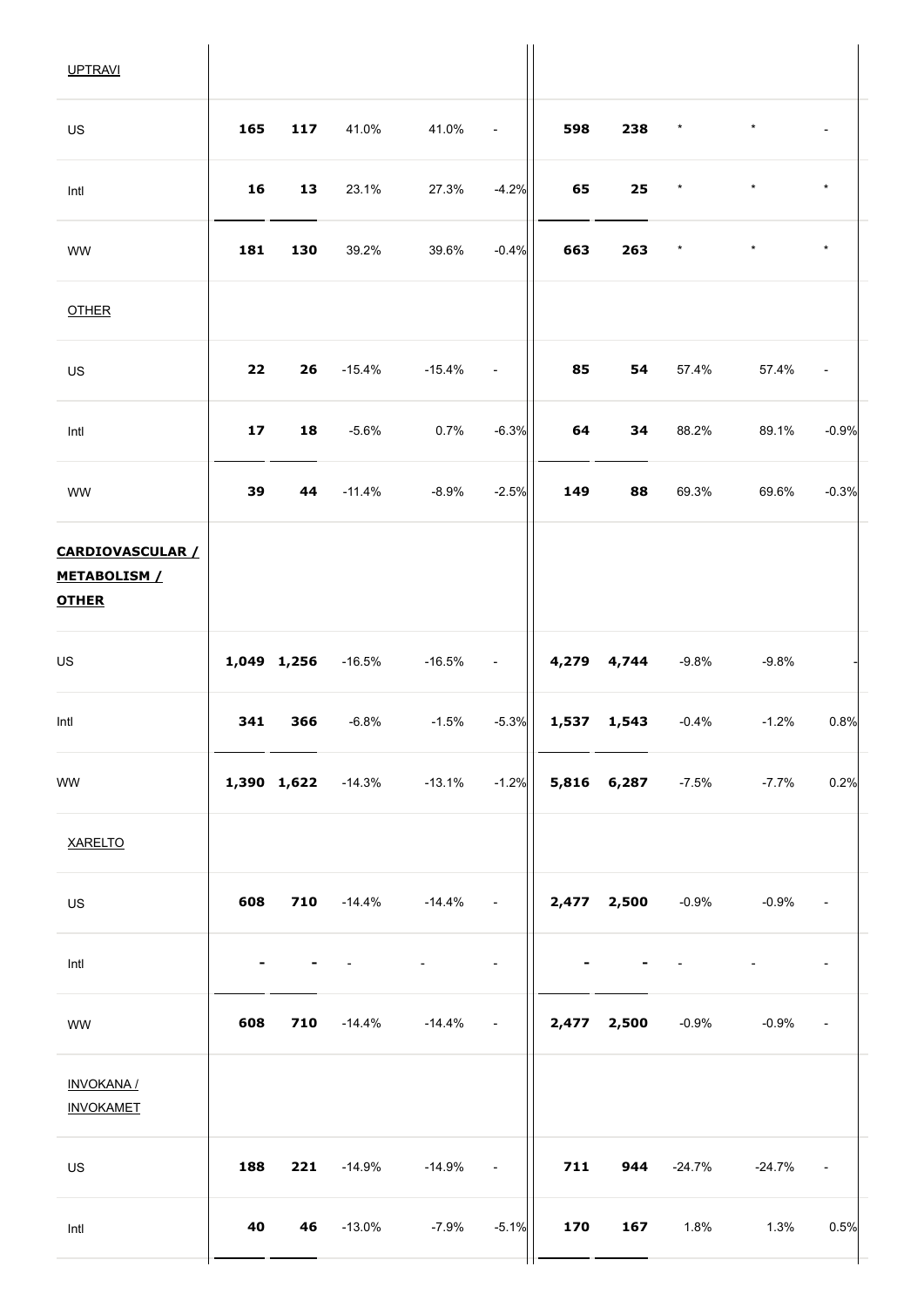| WW                             | 228 | 267                | $-14.6%$ | $-13.7%$                                         | $-0.9%$                      |     |               | <b>881 1,111</b> -20.7%      | $-20.8%$ | 0.1% |
|--------------------------------|-----|--------------------|----------|--------------------------------------------------|------------------------------|-----|---------------|------------------------------|----------|------|
| <b>PROCRIT / EPREX</b>         |     |                    |          |                                                  |                              |     |               |                              |          |      |
| US                             | 151 | 164                | $-7.9%$  | $-7.9%$                                          | $\qquad \qquad \blacksquare$ | 674 | 675           | $-0.1%$                      | $-0.1%$  | ÷    |
| Intl                           | 70  | 68                 | 2.9%     | 6.7%                                             | $-3.8%$                      | 314 | 297           | 5.7%                         | 3.7%     | 2.0% |
| <b>WW</b>                      | 221 | 232                | $-4.7%$  | $-3.6%$                                          | $-1.1%$                      | 988 | 972           | 1.6%                         | 1.0%     | 0.6% |
| <b>OTHER</b>                   |     |                    |          |                                                  |                              |     |               |                              |          |      |
| US                             | 102 | 161                | $-36.6%$ | $-36.6%$                                         | $\overline{\phantom{a}}$     | 417 | 625           | $-33.3%$                     | $-33.3%$ |      |
| Intl                           | 231 | 252                | $-8.3%$  | $-2.5%$                                          | $-5.8%$                      |     | 1,053 1,079   | $-2.4%$                      | $-3.0%$  | 0.6% |
| <b>WW</b>                      | 333 | 413                | $-19.4%$ | $-15.9%$                                         | $-3.5%$                      |     | 1,470 1,704   | $-13.7%$                     | $-14.1%$ | 0.4% |
| <b>TOTAL</b><br>PHARMACEUTICAL |     |                    |          |                                                  |                              |     |               |                              |          |      |
| <b>US</b>                      |     | 5,936 5,776        | 2.8%     | 2.8%                                             |                              |     | 23,286 21,474 | 8.4%                         | 8.4%     |      |
| Intl                           |     |                    |          | 4,254 3,905 8.9% 13.7% -4.8% 17,448 14,782 18.0% |                              |     |               |                              | 16.5%    | 1.5% |
| ww                             | \$  | \$<br>10,190 9,681 | 5.3%     | 7.2%                                             |                              | \$  | \$            | $-1.9\%$ 40,734 36,256 12.4% | 11.8%    | 0.6% |

See footnotes at end of schedule

**REPORTED SALES vs. PRIOR PERIOD (\$MM)**

| <b>FOURTH QUARTER</b> | <b>TWELVE MONTHS</b> |
|-----------------------|----------------------|
|                       | . .                  |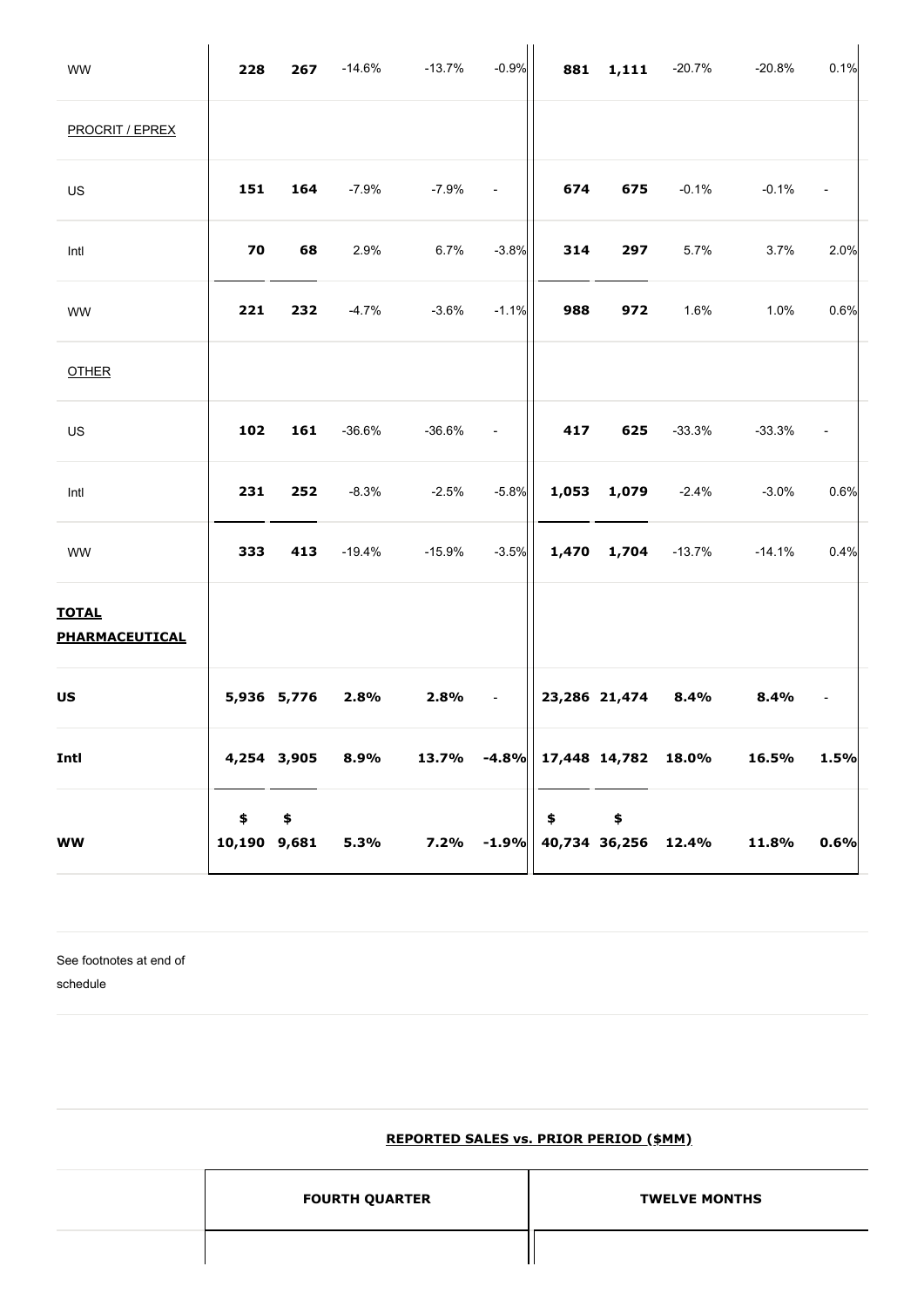|                                                       | % Change |                   |                          |                           |                          |           | % Change          |                          |                           |                          |  |  |  |
|-------------------------------------------------------|----------|-------------------|--------------------------|---------------------------|--------------------------|-----------|-------------------|--------------------------|---------------------------|--------------------------|--|--|--|
|                                                       | 2018     |                   | 2017Reported             | <b>Operational</b><br>(1) | <b>Currency</b>          | 2018      |                   | 2017Reported             | <b>Operational</b><br>(1) | <b>Currency</b>          |  |  |  |
|                                                       |          |                   |                          |                           |                          |           |                   |                          |                           |                          |  |  |  |
| <b>MEDICAL DEVICES</b><br>$SEGMENT$ <sup>(2)(5)</sup> |          |                   |                          |                           |                          |           |                   |                          |                           |                          |  |  |  |
| DIABETES CARE <sup>(6)</sup>                          |          |                   |                          |                           |                          |           |                   |                          |                           |                          |  |  |  |
| US                                                    | \$       | \$<br>130         |                          |                           | $\overline{\phantom{a}}$ | \$<br>371 | \$<br>612         | $-39.4%$                 | $-39.4%$                  |                          |  |  |  |
| Intl                                                  |          | 260               | $\star$                  |                           | $\star$                  | 638       | 1,003             | $-36.4%$                 | $-36.8%$                  | 0.4%                     |  |  |  |
| <b>WW</b>                                             |          | 390               | $\star$                  |                           | $\star$                  | 1,009     | 1,615             | $-37.5%$                 | $-37.7%$                  | 0.2%                     |  |  |  |
| <b>DIAGNOSTICS</b>                                    |          |                   |                          |                           |                          |           |                   |                          |                           |                          |  |  |  |
| US                                                    |          |                   |                          |                           | ÷,                       |           |                   |                          |                           |                          |  |  |  |
| Intl                                                  |          |                   |                          |                           |                          |           | $\mathbf{1}$      | $\ast$                   |                           |                          |  |  |  |
| <b>WW</b>                                             | ٠        |                   |                          |                           |                          |           | 1                 | $^\star$                 | $^\star$                  | $\star$                  |  |  |  |
| <b>INTERVENTIONAL</b><br><b>SOLUTIONS</b>             |          |                   |                          |                           |                          |           |                   |                          |                           |                          |  |  |  |
| US                                                    | 336      | 305               | 10.2%                    | 10.2%                     | 0.0%                     |           | 1,283 1,148 11.8% |                          | 11.8%                     | $\overline{\phantom{a}}$ |  |  |  |
| Intl                                                  | 350      | 316               | 10.8%                    | 14.2%                     | $-3.4%$                  | 1,363     | 1,148             | 18.7%                    | 16.5%                     | 2.2%                     |  |  |  |
| WW                                                    | 686      | 621               | 10.5%                    | 12.2%                     | $-1.7%$                  |           | 2,646 2,296       | 15.2%                    | 14.1%                     | 1.1%                     |  |  |  |
| <b>ORTHOPAEDICS</b>                                   |          |                   |                          |                           |                          |           |                   |                          |                           |                          |  |  |  |
| US                                                    |          | 1,358 1,370 -0.9% |                          | $-0.9%$                   | $\omega$                 | 5,281     | 5,404             | $-2.3%$                  | $-2.3%$                   | $\overline{\phantom{a}}$ |  |  |  |
| Intl                                                  | 904      | 916               | $-1.3%$                  | 2.4%                      | $-3.7%$                  | 3,604     | 3,654             | $-1.4%$                  | $-2.9%$                   | 1.5%                     |  |  |  |
| <b>WW</b>                                             |          |                   | <b>2,262 2,286</b> -1.0% | 0.5%                      | $-1.5%$                  |           |                   | <b>8,885 9,058</b> -1.9% | $-2.5%$                   | 0.6%                     |  |  |  |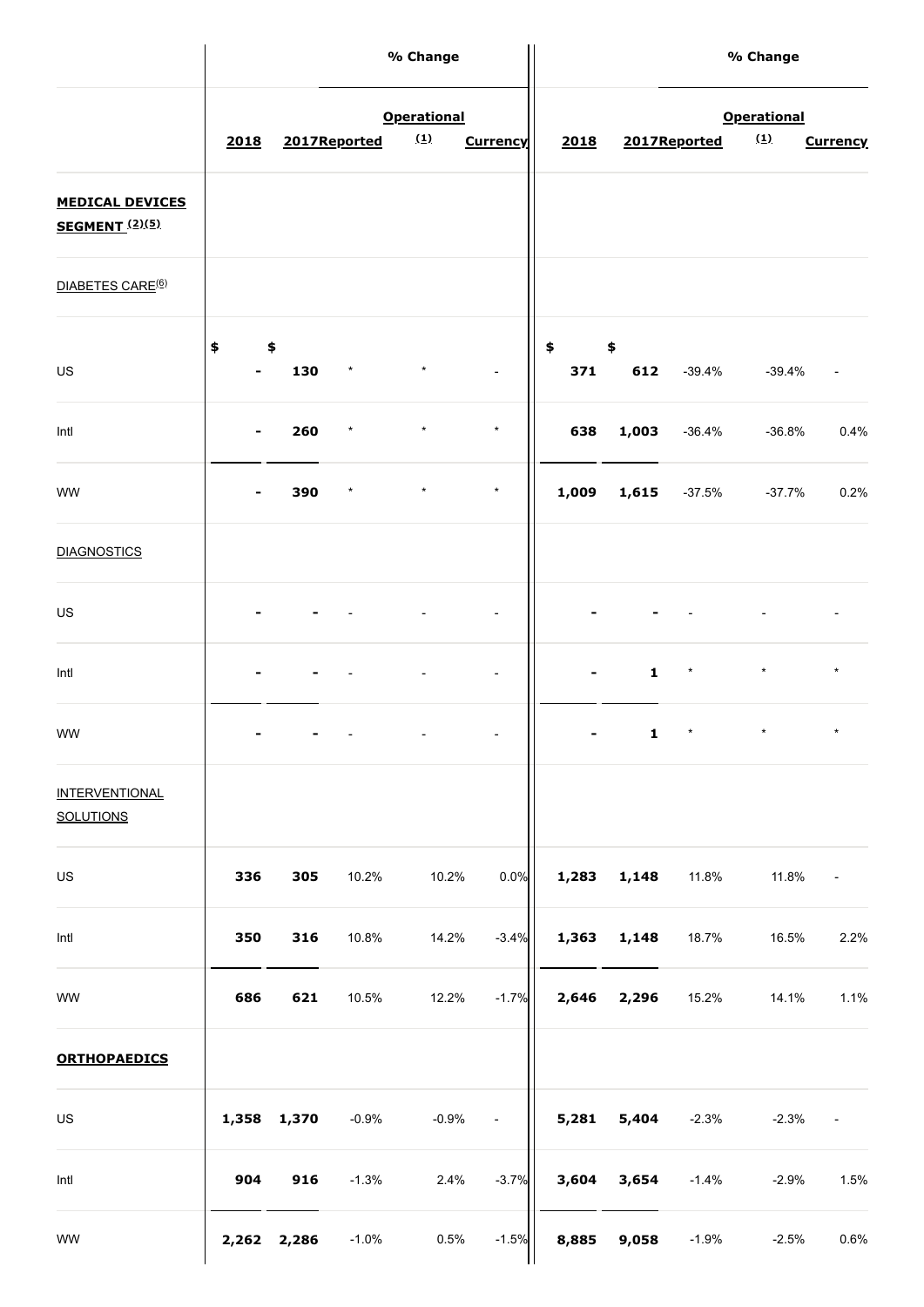| <b>HIPS</b>    |     |             |         |         |                          |       |             |         |          |                          |
|----------------|-----|-------------|---------|---------|--------------------------|-------|-------------|---------|----------|--------------------------|
| US             | 220 | 215         | 2.3%    | 2.3%    | $\overline{\phantom{a}}$ | 841   | 827         | 1.7%    | 1.7%     | -                        |
| Intl           | 145 | 149         | $-2.7%$ | 1.4%    | $-4.1%$                  | 577   | 567         | 1.8%    | 0.5%     | 1.3%                     |
| WW             | 365 | 364         | 0.3%    | 2.0%    | $-1.7%$                  | 1,418 | 1,394       | 1.7%    | 1.2%     | 0.5%                     |
| <b>KNEES</b>   |     |             |         |         |                          |       |             |         |          |                          |
| US             | 239 | 246         | $-2.8%$ | $-2.8%$ | $\blacksquare$           | 911   | 948         | $-3.9%$ | $-3.9%$  | $\overline{a}$           |
| Intl           | 153 | 151         | 1.3%    | 5.2%    | $-3.9%$                  | 591   | 575         | 2.8%    | 1.5%     | 1.3%                     |
| <b>WW</b>      | 392 | 397         | $-1.3%$ | 0.2%    | $-1.5%$                  | 1,502 | 1,523       | $-1.4%$ | $-1.9%$  | 0.5%                     |
| <b>TRAUMA</b>  |     |             |         |         |                          |       |             |         |          |                          |
| US             | 403 | 397         | 1.5%    | 1.5%    | $\omega_{\rm c}$         | 1,599 | 1,576       | 1.5%    | 1.5%     | $\overline{a}$           |
| Intl           | 271 | 272         | $-0.4%$ | 3.4%    | $-3.8%$                  | 1,100 | 1,040       | 5.8%    | 4.2%     | 1.6%                     |
| <b>WW</b>      | 674 | 669         | 0.7%    | 2.2%    | $-1.5%$                  |       | 2,699 2,616 | 3.2%    | 2.5%     | 0.7%                     |
| SPINE & OTHER  |     |             |         |         |                          |       |             |         |          |                          |
| US             | 496 | 512         | $-3.1%$ | $-3.1%$ | $\blacksquare$           | 1,930 | 2,053       | $-6.0%$ | $-6.0%$  | $\overline{\phantom{a}}$ |
| Intl           | 335 | 344         | $-2.6%$ | 0.9%    | $-3.5%$                  |       | 1,336 1,472 | $-9.2%$ | $-10.7%$ | 1.5%                     |
| <b>WW</b>      | 831 | 856         | $-2.9%$ | $-1.5%$ | $-1.4%$                  | 3,266 | 3,525       | $-7.3%$ | $-7.9%$  | 0.6%                     |
| <b>SURGERY</b> |     |             |         |         |                          |       |             |         |          |                          |
| US             |     | 1,094 1,076 | 1.7%    | 1.7%    | $\blacksquare$           |       | 4,125 4,085 | 1.0%    | 1.0%     | $\overline{\phantom{a}}$ |
| Intl           |     | 1,493 1,482 | 0.7%    | 5.4%    | $-4.7%$                  |       | 5,776 5,474 | 5.5%    | 5.1%     | 0.4%                     |
| WW             |     | 2,587 2,558 | 1.1%    | 3.8%    | $-2.7%$                  | 9,901 | 9,559       | 3.6%    | 3.4%     | 0.2%                     |
|                |     |             |         |         |                          |       |             |         |          |                          |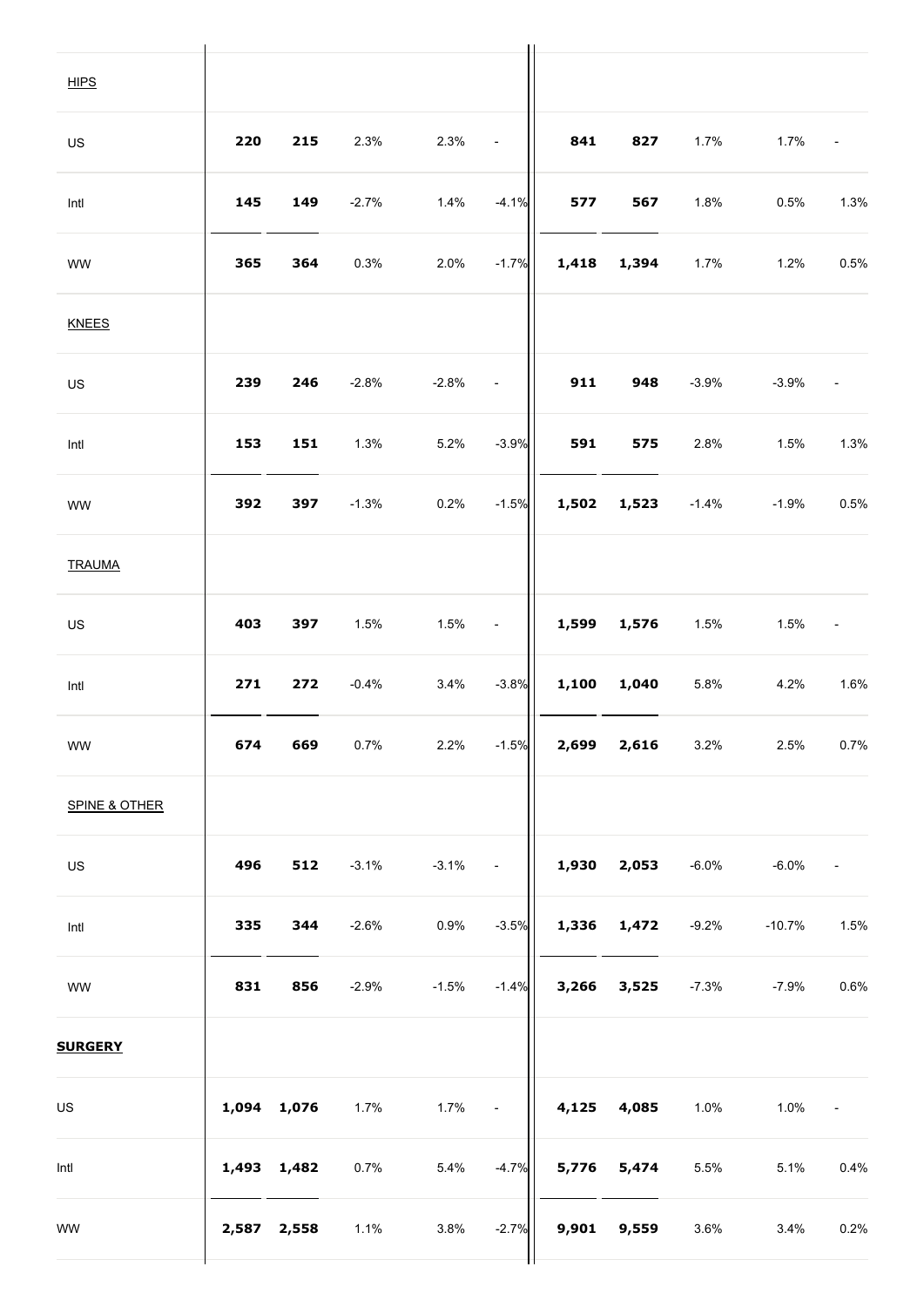| <b>ADVANCED</b>                         |       |             |                  |         |                          |       |             |         |         |                              |
|-----------------------------------------|-------|-------------|------------------|---------|--------------------------|-------|-------------|---------|---------|------------------------------|
| US                                      | 441   | 430         | 2.6%             | 2.6%    | $\overline{\phantom{a}}$ | 1,657 | 1,620       | 2.3%    | 2.3%    | $\overline{\phantom{a}}$     |
| Intl                                    | 614   | 593         | 3.5%             | 8.0%    | $-4.5%$                  | 2,345 | 2,136       | 9.8%    | 9.1%    | 0.7%                         |
| WW                                      | 1,055 | 1,023       | 3.1%             | 5.7%    | $-2.6%$                  | 4,002 | 3,756       | 6.5%    | 6.1%    | 0.4%                         |
| <b>GENERAL</b>                          |       |             |                  |         |                          |       |             |         |         |                              |
| US                                      | 469   | 452         | 3.8%             | 3.8%    |                          | 1,751 | 1,728       | 1.3%    | 1.3%    | $\overline{\phantom{a}}$     |
| Intl                                    | 712   | 718         | $-0.8%$          | 3.9%    | $-4.7%$                  | 2,806 | 2,735       | 2.6%    | 2.2%    | 0.4%                         |
| WW                                      |       | 1,181 1,170 | 0.9%             | 3.8%    | $-2.9%$                  | 4,557 | 4,463       | 2.1%    | 1.8%    | 0.3%                         |
| <b>SPECIALTY</b>                        |       |             |                  |         |                          |       |             |         |         |                              |
| US                                      | 184   | 194         | $-5.2%$          | $-5.2%$ | $\overline{\phantom{a}}$ | 717   | 737         | $-2.7%$ | $-2.7%$ | $\overline{\phantom{a}}$     |
| Intl                                    | 167   | 171         | $-2.3%$          | 2.7%    | $-5.0%$                  | 625   | 603         | 3.6%    | 4.2%    | $-0.6%$                      |
| WW                                      | 351   | 365         | $-3.8%$          | $-1.4%$ | $-2.4%$                  | 1,342 | 1,340       | 0.1%    | 0.4%    | $-0.3%$                      |
| <b>VISION</b>                           |       |             |                  |         |                          |       |             |         |         |                              |
| US                                      | 426   | 433         | $-1.6%$          | $-1.6%$ | $\sim$                   | 1,777 | 1,575       | 12.8%   | 12.8%   |                              |
| Intl                                    | 707   | 686         | 3.1%             | 6.8%    | $-3.7%$                  |       | 2,776 2,488 | 11.6%   | 11.0%   | 0.6%                         |
| WW                                      |       |             | 1,133 1,119 1.3% | 3.6%    | $-2.3%$                  | 4,553 | 4,063       | 12.1%   | 11.8%   | 0.3%                         |
| <b>CONTACT LENSES /</b><br><b>OTHER</b> |       |             |                  |         |                          |       |             |         |         |                              |
| US                                      | 289   | 290         | $-0.3%$          | $-0.3%$ | $\overline{\phantom{a}}$ |       | 1,237 1,122 | 10.2%   | 10.2%   | $\qquad \qquad \blacksquare$ |
| Intl                                    | 527   | 510         | 3.3%             | 7.2%    | $-3.9%$                  |       | 2,065 1,914 | 7.9%    | 7.4%    | 0.5%                         |
| WW                                      | 816   | 800         | 2.0%             | 4.5%    | $-2.5%$                  | 3,302 | 3,036       | 8.8%    | 8.5%    | 0.3%                         |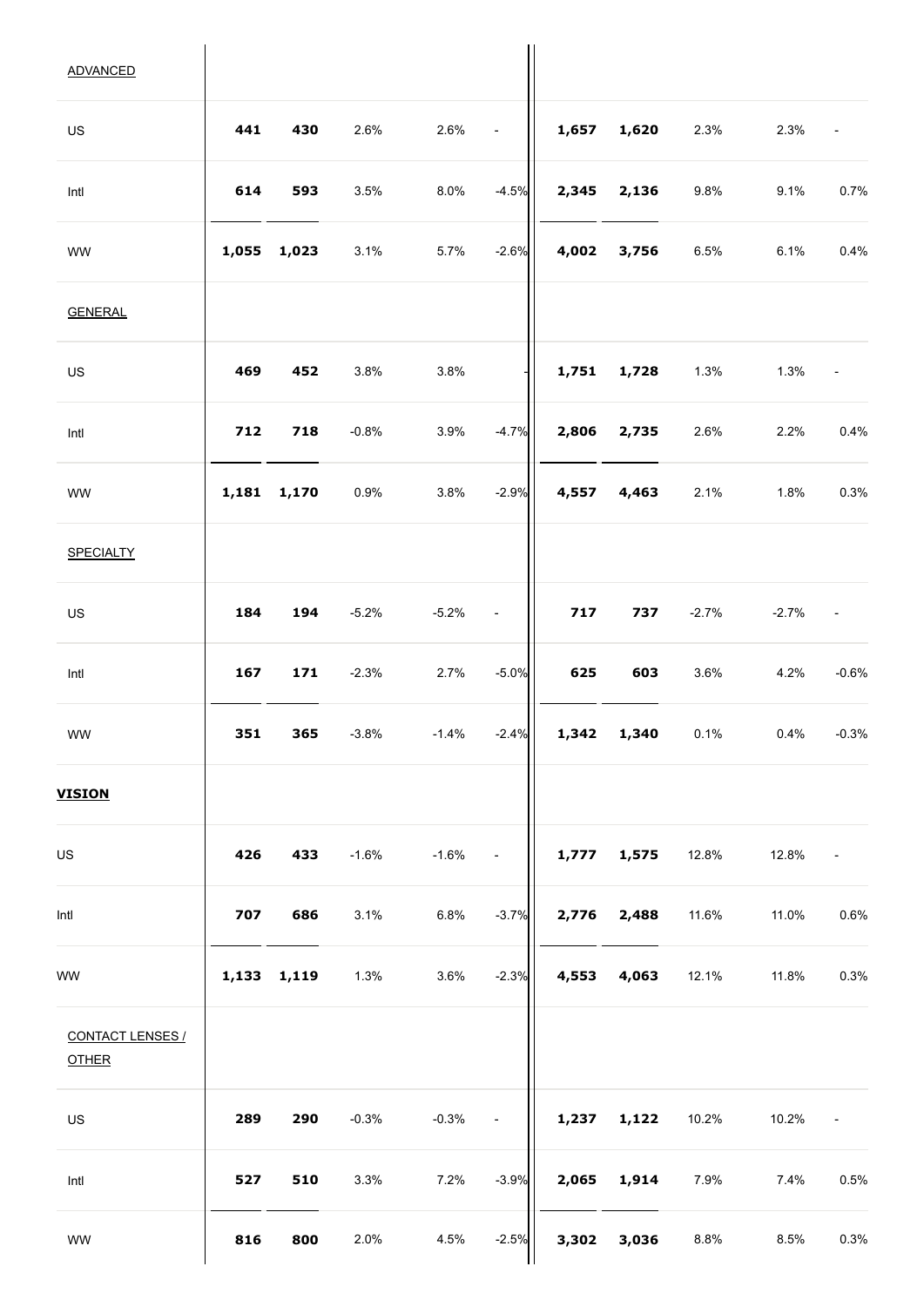| <b>SURGICAL</b>                        |     |     |                   |           |                          |       |               |                    |       |                          |
|----------------------------------------|-----|-----|-------------------|-----------|--------------------------|-------|---------------|--------------------|-------|--------------------------|
| US                                     | 137 | 143 | $-4.2%$           | $-4.2%$   | $\overline{\phantom{a}}$ | 540   | 453           | 19.2%              | 19.2% | $\overline{\phantom{a}}$ |
| Intl                                   | 180 | 176 | 2.3%              | 5.3%      | $-3.0%$                  | 711   | 574           | 23.9%              | 23.1% | 0.8%                     |
| <b>WW</b>                              | 317 | 319 | $-0.6%$           | 1.1%      | $-1.7%$                  | 1,251 | 1,027         | 21.8%              | 21.4% | 0.4%                     |
| <b>TOTAL MEDICAL</b><br><b>DEVICES</b> |     |     |                   |           |                          |       |               |                    |       |                          |
| <b>US</b>                              |     |     | 3,214 3,314 -3.0% | $-3.0%$ - |                          |       | 12,837 12,824 | $0.1\%$            | 0.1%  | -                        |
| Intl                                   |     |     | 3,454 3,660 -5.6% |           | $-1.4\% -4.2\%$          |       | 14,157 13,768 | 2.8%               | 1.9%  | 0.9%                     |
| <b>WW</b>                              | \$  |     | 6,668 6,974 -4.4% |           | $-2.2\% -2.2\%$          | \$    | \$            | 26,994 26,592 1.5% | 1.1%  | 0.4%                     |
|                                        |     |     |                   |           |                          |       |               |                    |       |                          |

\* Percentage greater than 100% or not meaningful

(1) Operational growth excludes the effect of translational currency

(2) Unaudited

(3) Reported as U.S. sales

(4) Products acquired from Actelion acquisition on June 16, 2017

(5) Prior year amounts have been reclassified to conform to current year product disclosure

(6) Reflects LifeScan divestiture October 2, 2018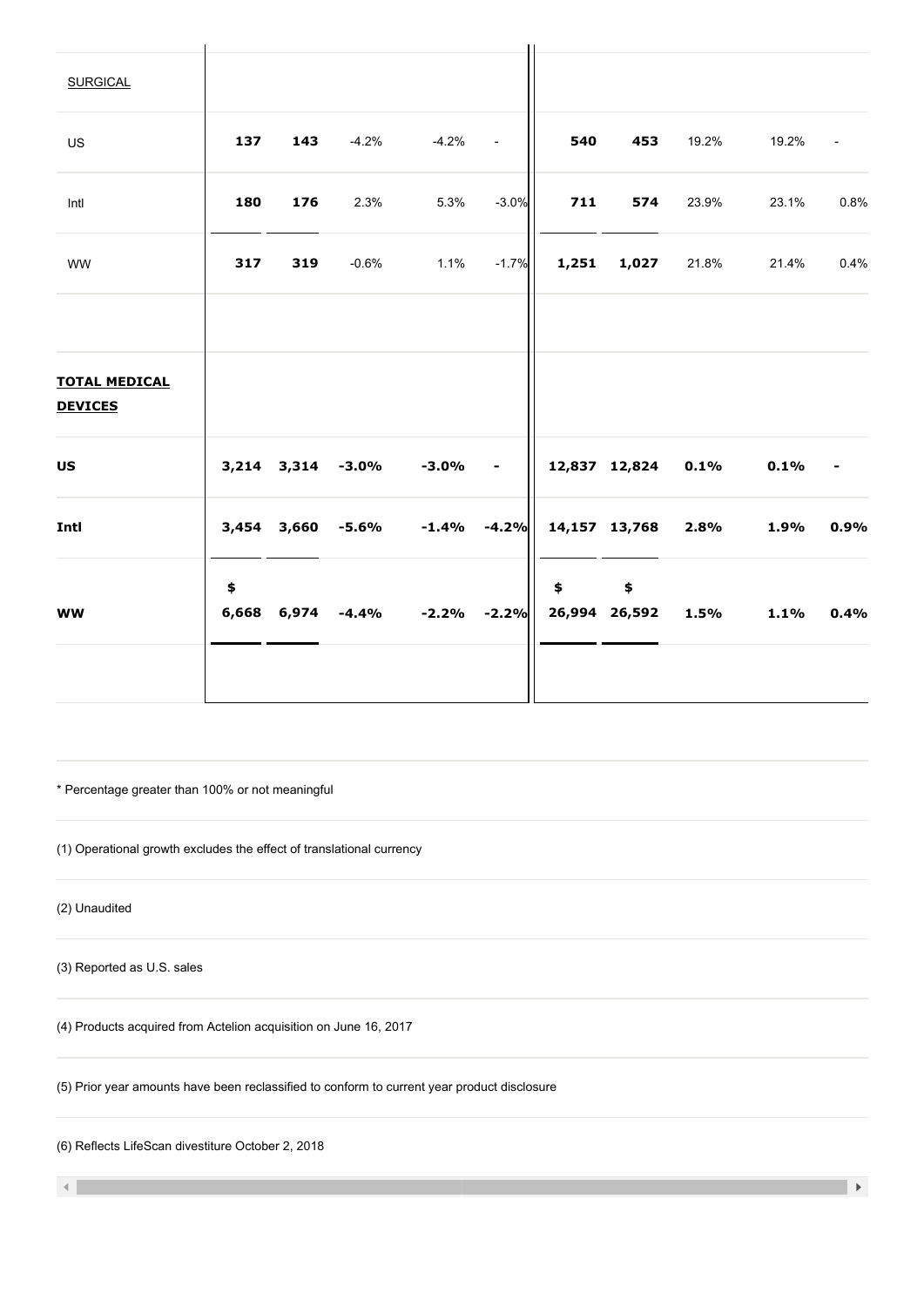**Pharmaceutical Supplemental Schedule**

# **Prior quarter amounts have been reclassified to conform to current quarter product disclosure (\$MM)**

|                                       | 2017             | 2018                    |                    |                         |                |
|---------------------------------------|------------------|-------------------------|--------------------|-------------------------|----------------|
| PHARMACEUTICAL SEGMENT <sup>(1)</sup> | <b>Full Year</b> |                         | <u>Q1 Q2 Q3 Q4</u> |                         |                |
| <b>TREMFYA</b>                        |                  |                         |                    |                         |                |
| US                                    | 62               |                         |                    |                         | 66 102 143 142 |
| Intl                                  | 1                |                         |                    |                         | 6 24 28 33     |
| <b>WW</b>                             | 63               |                         |                    |                         | 72 126 171 175 |
|                                       |                  |                         |                    |                         |                |
| OTHER IMMUNOLOGY <sup>(2)</sup>       |                  |                         |                    |                         |                |
| US                                    |                  |                         |                    |                         |                |
| Intl                                  | 22               | $\overline{\mathbf{2}}$ | $\mathbf{3}$       | $\mathbf{2}$            | 3              |
| <b>WW</b>                             | 22               | $\mathbf{2}$            | з                  | $\overline{\mathbf{2}}$ | 3              |

#### (1) Unaudited

(2) Prior year amounts have been reclassified to conform to current year product disclosure